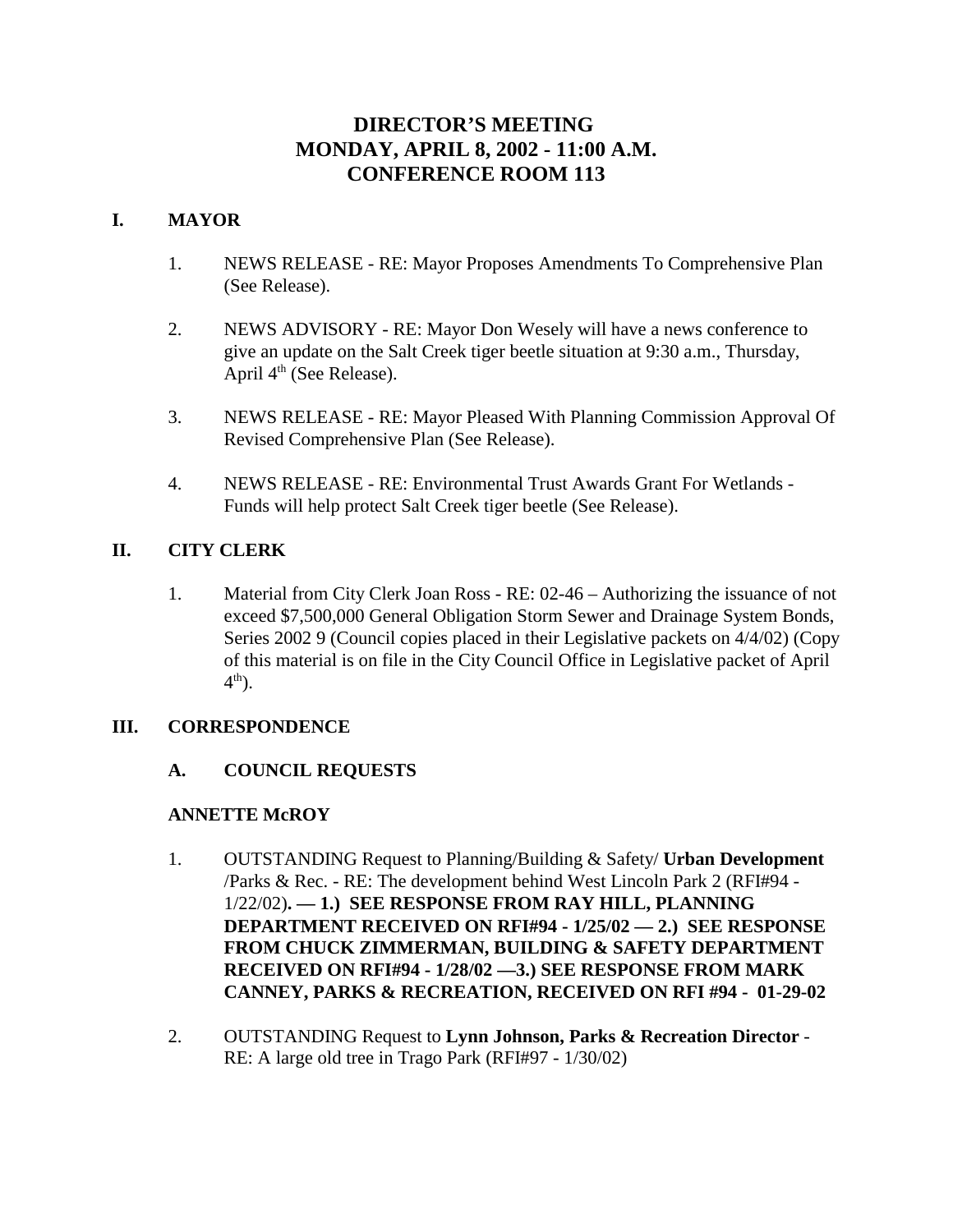- 3. Request to Planning Department RE: When the developer extended Pier 2 west of 701 no street lights were installed (RFI#104 - 3/22/02). — **1.) SEE RESPONSE FROM RAY HILL, PLANNING DEPARTMENT RECEIVED ON RFI#104 - 3/29/02**
- 4. OUTSTANDING Request to Law Department RE: Can the ordinance be amended to help with this situation? Concerns of the Capitol Beach Community Association about the geese, and possible use of noise making devices to scare them away (RFI#105 - 3/22/02)
- 5. Request to Law Department/Building & Safety Department RE: "Landlord School" Ordinance - vote means bad landlords can be sent to reform school (RFI#106 - 4/3/02)

# **TERRY WERNER**

- 1. OUTSTANDING Request to **Lin Quenzer, Ombudsman** RE: The flying patterns & times of the Air National Guard and the effect on a citizen of northwest Lincoln (RFI#36 - 1/14/02). — **1.) SEE RESPONSE FROM COLONEL, ROBERT B. BAILEY, AIR COMMANDER, NEBRASKA AIR NATIONAL GUARD RECEIVED ON RFI#36 - 1/24/02 — 2.) SEE RESPONSE FROM ROGER P. LEMPKE, MAJOR GENERAL, NEBRASKA NATIONAL GUARD, THE ADJUTANT GENERAL RECEIVED ON RFI#36 - 1/28/02**
- 2. Request to Police Chief Tom Casady RE: Public Services Officers (PSO) (RFI#52 - 3/27/02). — **1.) SEE RESPONSE FROM POLICE CHIEF TOM CASADY RECEIVED ON RFI#52 - 3/29/02**
- 3. Request to Larry Worth, StarTran RE: Scooters/Wheelchair and New Buses (RFI#53 - 4/4/02)

# **COLEEN SENG**

- 1. OUTSTANDING Request to Public Works & Utilities Department RE: The traffic study for University Place and Nebraska Wesleyan (RFI#884 - 2/4/02). — **1.) RESPONSE HANDED OUT BY NICOLE FLECK-TOOZE, PUBLIC WORKS & UTILITIES DEPARTMENT AT THE DIRECTOR'S MEETING ON APRIL 1, 2002-RFI#884 (Council received their copies at the Director's Meeting on 4/1/02)**
- 2. OUTSTANDING Request to **Mayor/Finance/Law** RE: Wheel Tax (RFI#888 3/11/02)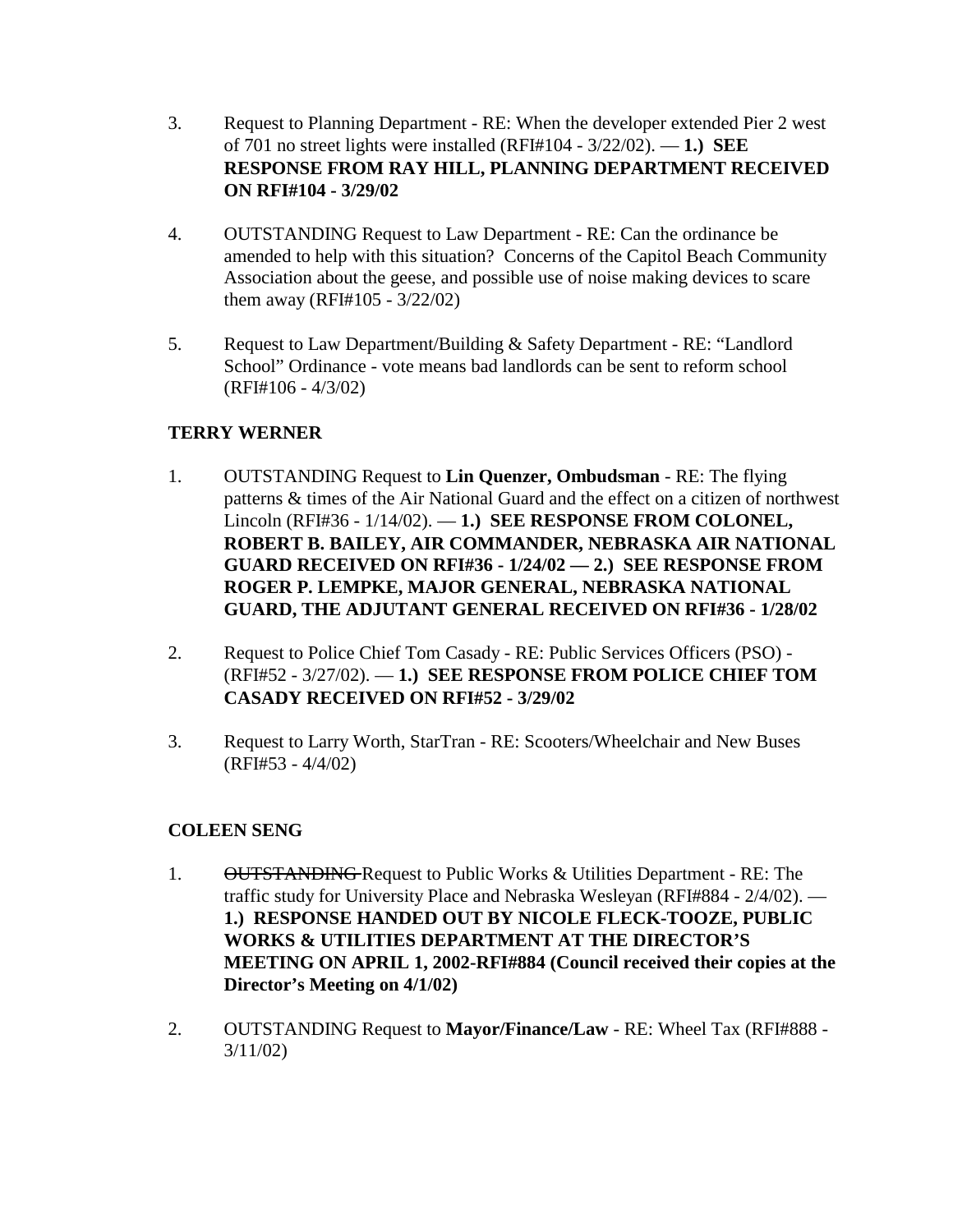## **GLENN FRIENDT**

1. Request to Kathleen Sellman, Planning Director/Ed Zimmer, Historic Preservation Planner - RE: Historic designation process (RFI#12 - 3/19/02). — **1.) SEE RESPONSE FROM ED ZIMMER, PLANNING, HISTORIC PRESERVATION PLANNER RECEIVED ON RFI#12 - 3/25/02** 

# **JONATHAN COOK**

- 1. OUTSTANDING Request to Steve Schwab, Parks & Recreation Department -RE: Tree Grants (RFI#65 - 2/22/02). — **1.) SEE RESPONSE FROM STEVE SCHWAB, PARKS & RECREATION DEPARTMENT RECEIVED ON RFI#65 - 4/4/02**
- 2. OUTSTANDING Request to Lynn Johnson, **Parks & Recreation Director** RE: Park Sizes & Categories (RFI#68 - 3/12/02)

# **JON CAMP**

1. E-Mail from Ronald Case to Jon Camp & Response E-Mail from Jon Camp to Mr. Case - RE: I wish to express my displeasure in your chastising Terry Werner. (See E-Mail's)

# **B. DIRECTORS AND DEPARTMENT HEADS**

# **COUNTY COMMISSIONERS**

- 1. Memo from Larry Hudkins to Greg Schwinn, Chair, Lincoln-Lancaster County Planning Commission Kathleen Sellman, Planning Director – RE: Request for Comprehensive Plan Additional Language (See Memo).
- 2. Letter from Bob Workman, Chair RE: Convention & Visitors Bureau (CVB) (See Letter).

# **FINANCE/BUDGET**

1. Inter-Department Communication from Steve Hubka - RE: Retirement Incentives (See Memo).

# **HUMAN SERVICES**

1. Report from Kit Boesch - RE: Lancaster County Comprehensive Juvenile Services Plan 2002-2005 (Council copies handed out to them on 4/1/02)(Copy of this Report is on file in the City Council Office).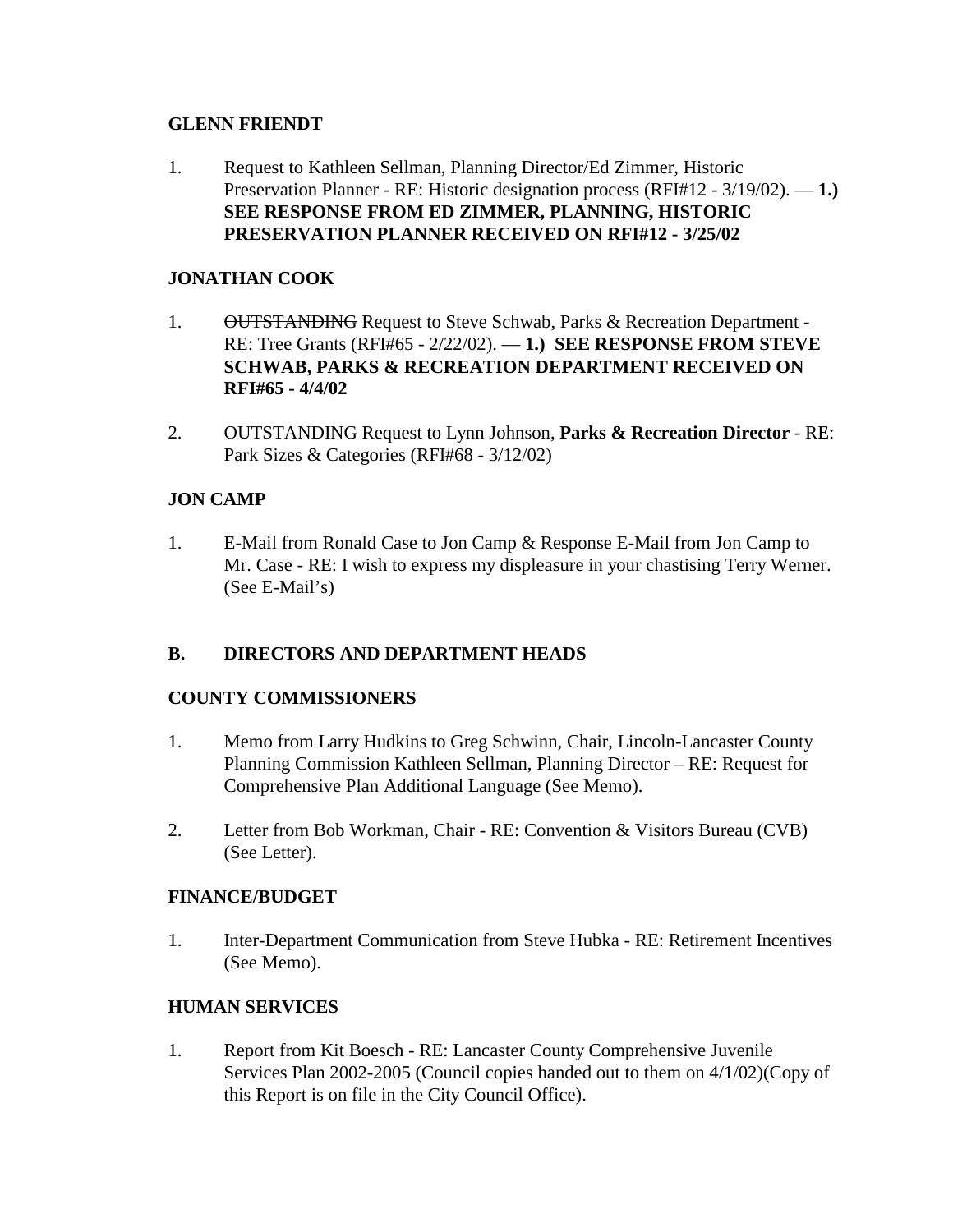# **LIBRARY**

1. 2 PRESS RELEASES from Carol J. Connor - RE: Detailing Technology related events in April (See Releases).

# **PLANNING**

- 1. Memo from Ed Zimmer RE: East Campus landmark district update (See Memo).
- 2. Report from Kathleen Sellman RE: Comprehensive Plan Proposed Amendments - Working List of Comprehensive Plan Amendments (Council copies placed in their Thursday packets on 4/4/02)(Copy of this Report on file in the City Council Office).
- 3. 'Minutes' Meeting Record Planning Commission March 27, 2002 RE: Special Continued Public Hearing on the "draft" 2025 Lincoln-Lancaster County Comprehensive Plan, dated February 6, 2002 (Council copies placed in their Thursday packets on 4/4/02)(Copy of these 'Minutes' are on file in the City Council Office).

# **PLANNING COMMISSION FINAL ACTION . . . . .**

1. Final Plat No. 01037 - Stone Ridge Estates Addition (Northwest of So. 27<sup>th</sup> Street and Yankee Hill Road) Resolution No. PC-00737.

# **PUBLIC WORKS & UTILITIES DEPARTMENT**

- 1. Letter from Randy Hoskins to Property Owner/Resident RE: 33<sup>rd</sup> Street between Smith and Pawnee - Change of Parking (See Letter).
- 2. Letter from Randy Hoskins to Property Owner/Resident RE: 13<sup>th</sup> Street Otoe Street to Dakota Street - Parking Prohibition (See Letter).

# **C. MISCELLANEOUS**

- 1. E-Mail from Anne Hackbart RE: During these hard economic times, I understand that we need to look under every rock to find places where cuts can be made - There are two particular places that are being targeted for cuts that concern her - hope they consider not cutting these two areas - closing of the Arnold Heights Branch Library & the hours of operation for the public pools (See E-Mail).
- 2. Letter & Material from Peter W. Katt, For the Firm, Pierson, Fitchett, Hunzeker, Blake & Katt, Law Firm - RE: Change of Zone No. 3350 (Council and City Clerk Joan Ross received their copies of this material on 4/1/02)(Copy of this material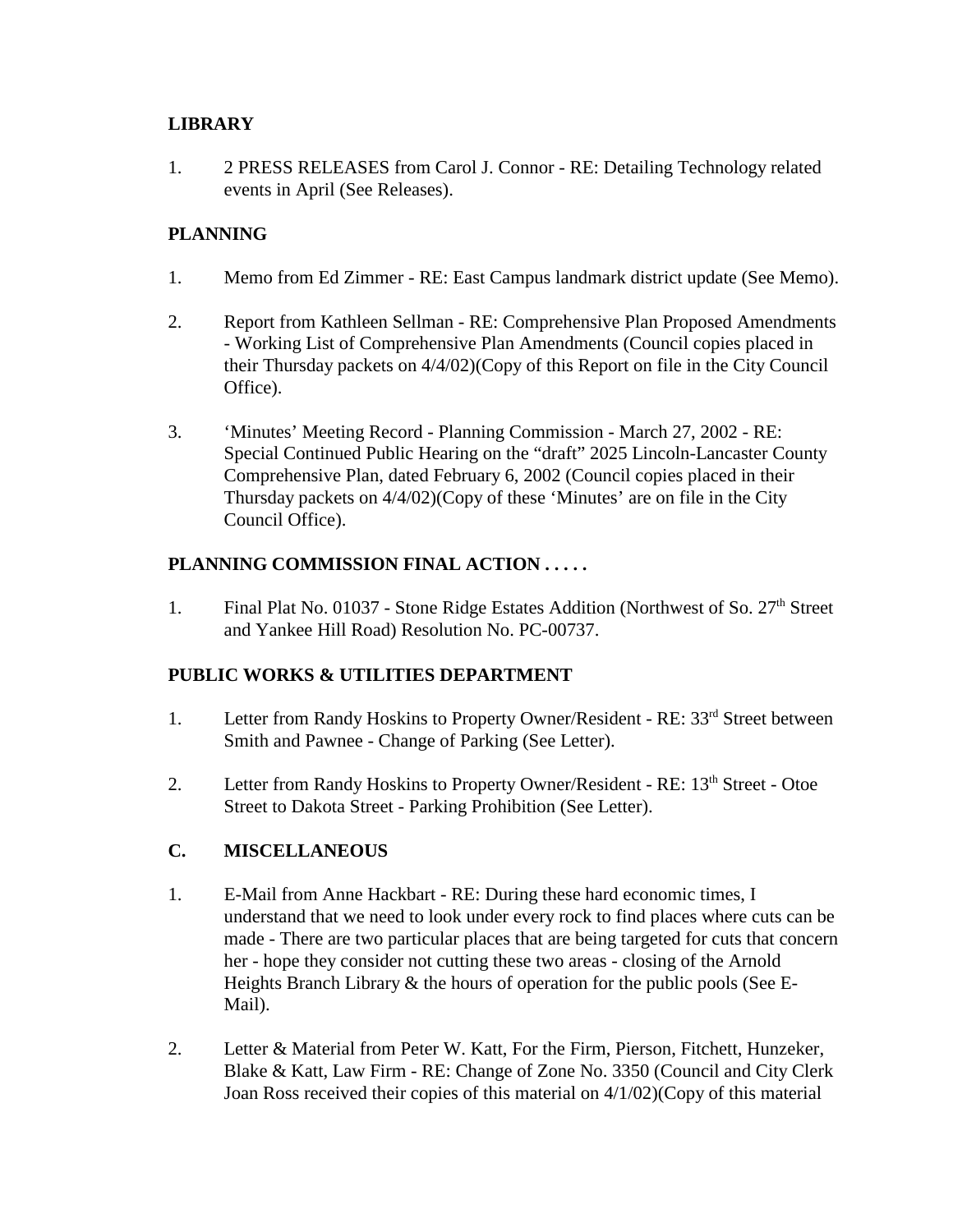on file in the City Council Office).

- 3. 6 Format Letters RE: In Support of allowing underage piercing 15 years of age and older - With Parental Consent (See Format Letters).
- 4. MEDIA RELEASE from Lori Seibel, Executive Director, Community Health Endowment of Lincoln - RE: It's Up To You!, Lincoln's Health Challenge (See Release).
- 5. E-Mail from Michael Carlin RE: Yankee Hill Road Study (See E-Mail).
- 6. E-Mail from Charles P. Brown RE: Dubious Decision? (See E-Mail).
- 7. E-Mail from David & Sue Hundley RE: They have contacted the City Clerk's Office to be placed on the Council Agenda for Monday, April  $8<sup>th</sup>$  to oppose the City's decision to permanently eliminate the street side parking along both sides of South 32nd Street for about one block (300 feet) south of Pine Lake Road (See E-Mail).

# **IV. DIRECTORS**

# **V. CITY COUNCIL MEMBERS**

# **VI. ADJOURNMENT**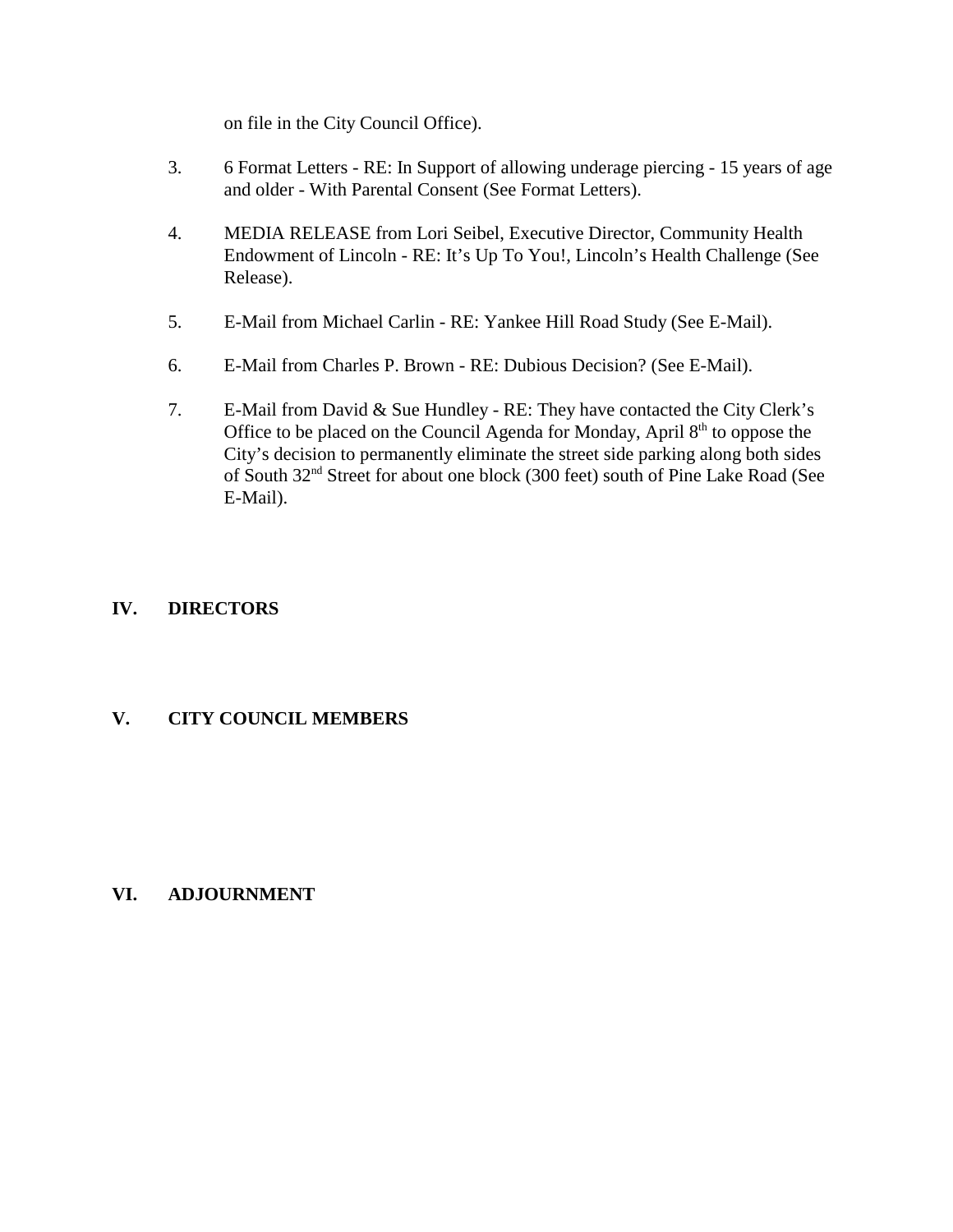da040802/tjg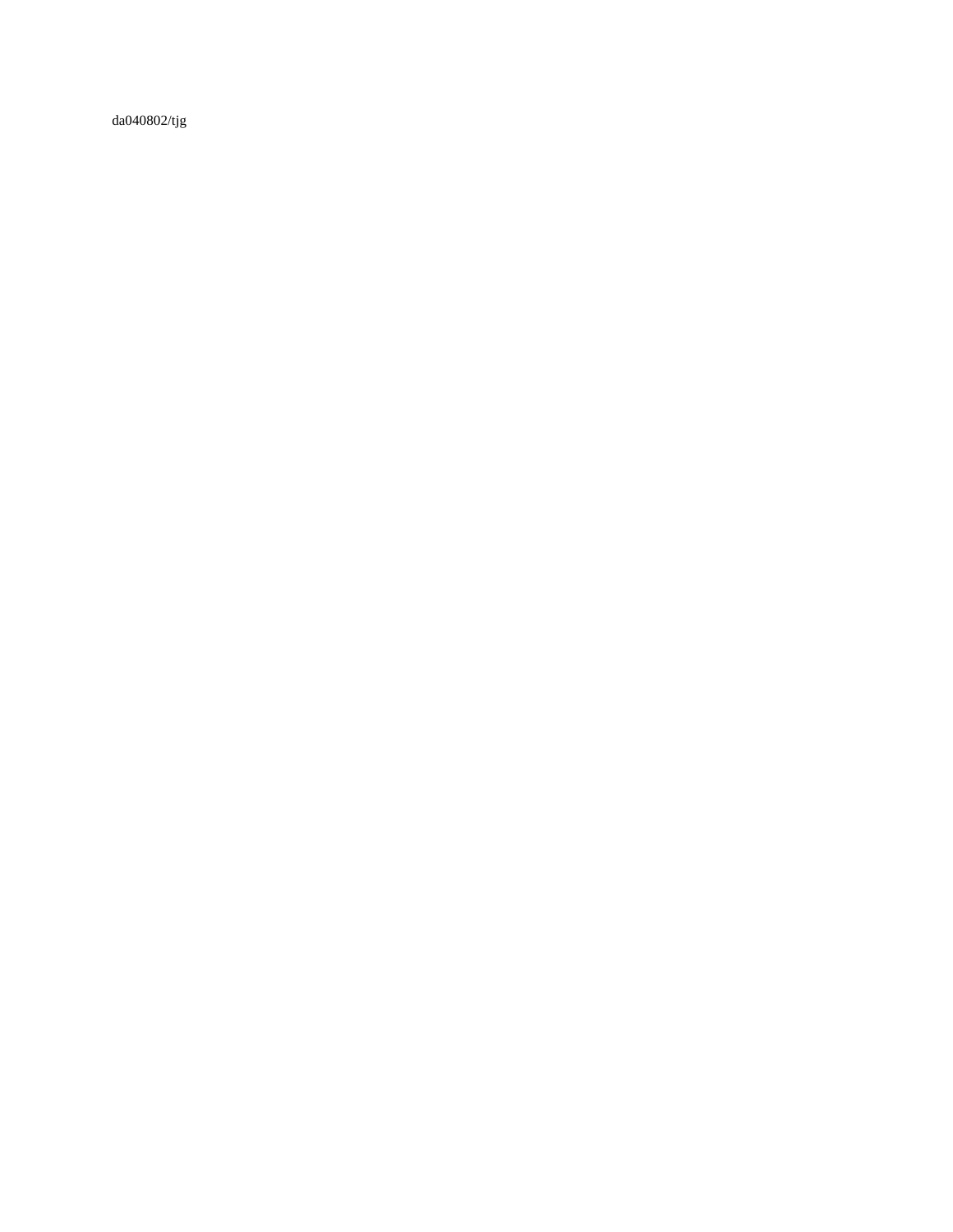# **DIRECTOR'S MEETING MINUTES MONDAY, APRIL 8, 2002 CONFERENCE ROOM 113**

**Council Members Present:** Annette McRoy, Chair; Jonathan Cook, Vice-Chair; Coleen Seng, Ken Svoboda, Glenn Friendt, Terry Werner, Jon Camp.

**Others Present:** Mayor Don Wesely, Ann Harrell, Mark Bowen, Lin Quenzer, Amy Tejral, Mayor's Office; City Clerk, Joan Ross; Dana Roper, City Attorney; Directors and Department Heads; Tammy Grammer, City Council Staff and Nate Jenkins, Lincoln Journal Star Representative.

### **I. MAYOR**

Mayor Don Wesely stated to Council that he has a few things to go over. Mayor Wesely stated to Council that he knows they got briefed on Affirmative Action and he thought it would be very helpful if Joyce [Quinn] went over it for them and in the context of Omaha and the controversy up there. Mayor Wesely stated to Council that he is very pleased with the work that's being done and a reasonable effort made. Mayor Wesely stated to Council that Joyce [Quinn] did a great job and he hopes it was helpful for them.

Mayor Don Wesely stated to Council that the Comp. Plan was voted on Wednesday and he thinks there were 160 amendments offered and sixty something that were approved. Kent Morgan stated to Mayor Wesely that '67' is what he heard. Mayor Wesely stated to Council that there were 67 amendments to it, so hopefully it did take care of a lot of the concerns that were out and he feels pretty good about it. Mayor Wesely stated to Council that he knows they will be briefed on it tomorrow morning at the Common Meeting.

Mayor Wesely stated to Council the follow up to that, obviously, begins with Infrastructure Financing and stated to Mr. Svoboda that they saw the letter that he sent to Allan [Abbott] on it. Mayor Wesely stated to Council that clearly the next initiative for them following the Comp. Plan [inaudible]. Mayor Wesely stated to Council that the infrastructure proposals will be coming to them, but he's not exactly sure of the time frame. Then, shortly after the Comp. Plan gets to them they'll be coming back with how they should move forward, which would become the second part of the issue.

Mayor Don Wesely stated to Council that the announcement last week on the Wetlands Tiger Beetle was good news. Mayor Wesely stated to Council that the Nebraska Environmental Trust has awarded the City of Lincoln a \$250,000 grant to help fund the first year of the Eastern Saline Wetlands Project. But, the last two years are contingent on whether the State budget gets cut or not, so hopefully the money will remain. Mayor Wesely commented to Council that this is a very important issue for them.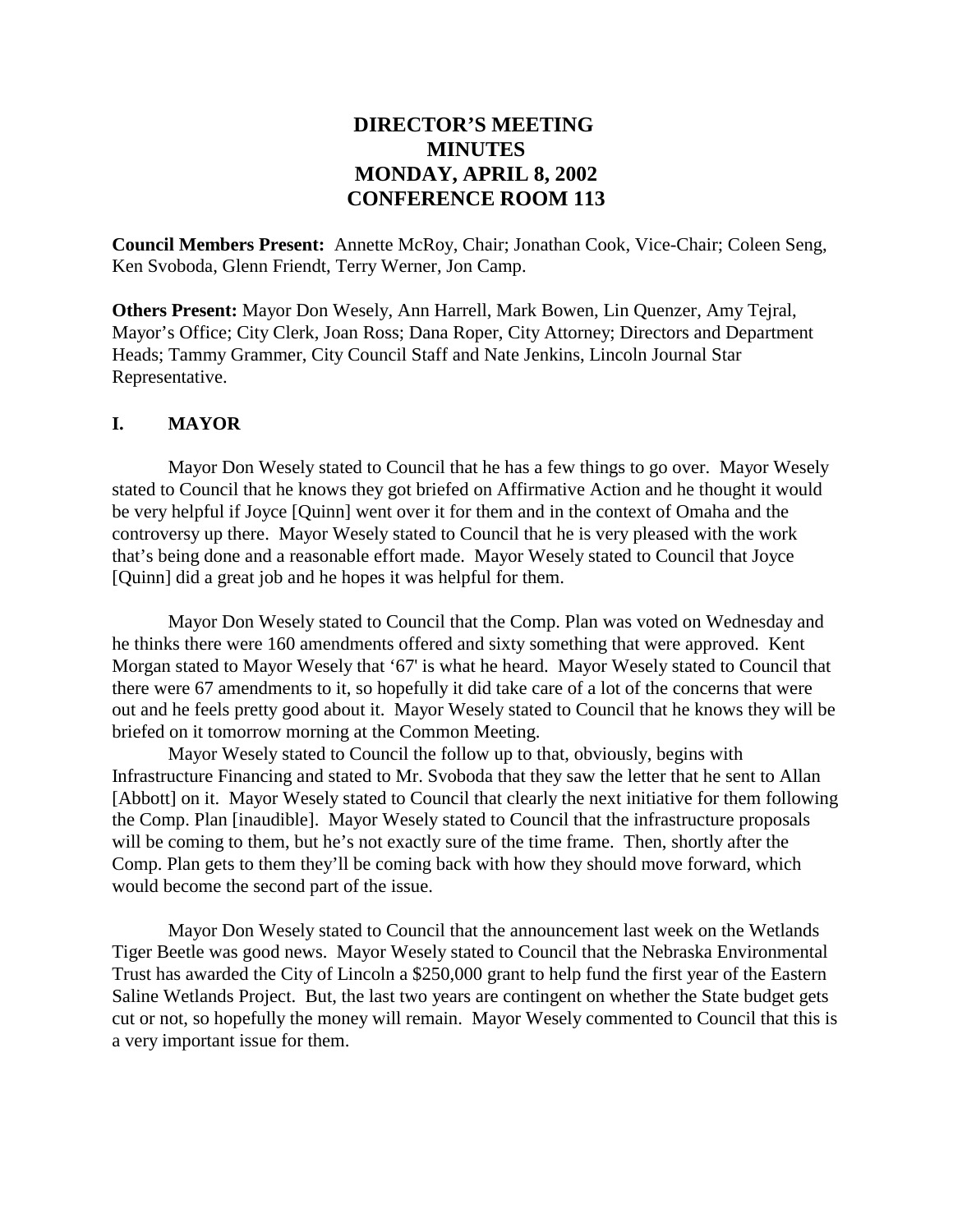Mayor Don Wesely stated to Council that he also wanted to mention a couple of things on LPED. Mayor Wesely stated to Council that they have a memo to them that will hopefully answer some of the questions that have been raised, which Mark [Bowen] will present to them at the "Noon" Meeting today. Mayor Wesely stated to Council that they feel really good about coming together on the position and if they have any questions for him, he'll be happy to try and clarify them.

Mayor Wesely stated to Council the second thing is a follow up to their discussion last week on the financial questions that Nelson and Werner raised on it. Mayor Wesely stated to Council that he has talked to Paul McCue and Frank Hilsabeck and they would like to meet with him, Mark Bowen and Don Herz to talk about it and work through the questions. Mayor Wesely stated to Council to talk about what answers can be put together that they feel comfortable with and they can hopefully make sure that Terry [Werner] and all of them are comfortable with it. Mayor Wesely stated to Council so his thought would be if it is alright with them, he would talk to them about setting up a meeting in the next two weeks before they had that initial conversation and then get back with them by the end of the month with some information for all of them. Ms. McRoy stated to Mayor Wesely that they have it scheduled for their "Noon" Agenda today to discuss this issue. Mayor Wesely stated to Ms. McRoy okay and indicated that he just wanted to let them know that he has already talked to them. Mayor Wesely indicated to Terry [Werner] that they would use his letter as the points to work through and [inaudible]. Mr. Werner stated to Mayor Wesely that he appreciates it. Mr. Camp stated to Mayor Wesely that on the Economic Coordinator position what he would like to do today is to probably ask that they wait a week to vote on it because tomorrow is the Common Meeting and they have this issue scheduled on the Agenda to discuss it. Mayor Wesely stated to Mr. Camp that he feels like it is time to move forward that they've had applications come in and they are ready to start interviewing finalists on it as soon as the vote is taken today and tomorrow hopefully start making some things happen. Mayor Wesely stated to Mr. Camp that the County Board has been involved with it for a couple of months and [inaudible]. Mayor Wesely stated to Mr. Camp that it is their decision, but he would ask them not to delay it and let them move forward on it. Discussion continued with Council and Mayor Wesely on this issue with comments and questions from the Council. Council will have further discussion on this issue at the "Noon" Meeting today.

Mayor Don Wesely stated to Council that he also wants to note that Kent Morgan begins his duties as Interim Director and he has done a great job for them on the Comp. Plan and now he's carrying not only that load, but Interim Director. Mayor Wesely stated to Council that Kathleen [Sellman] had a going away reception on Friday and it was a very nice event, but it was truly kind of sad that he knows it was hard for her to leave and hard for them to see her go. Mayor Wesely welcomed Kent [Morgan] as the Interim Director for the Planning Department. Mayor Wesely asked Kent Morgan if he would like to say a word. Mr. Morgan 'thanked' Mayor Wesely and stated that if there's anything that they need to let him know and they'll do their best.

1. NEWS RELEASE - RE: Mayor Proposes Amendments To Comprehensive Plan. — Mayor Don Wesely mentioned this issue during his comments to Council under "I. Mayor". (See that discussion)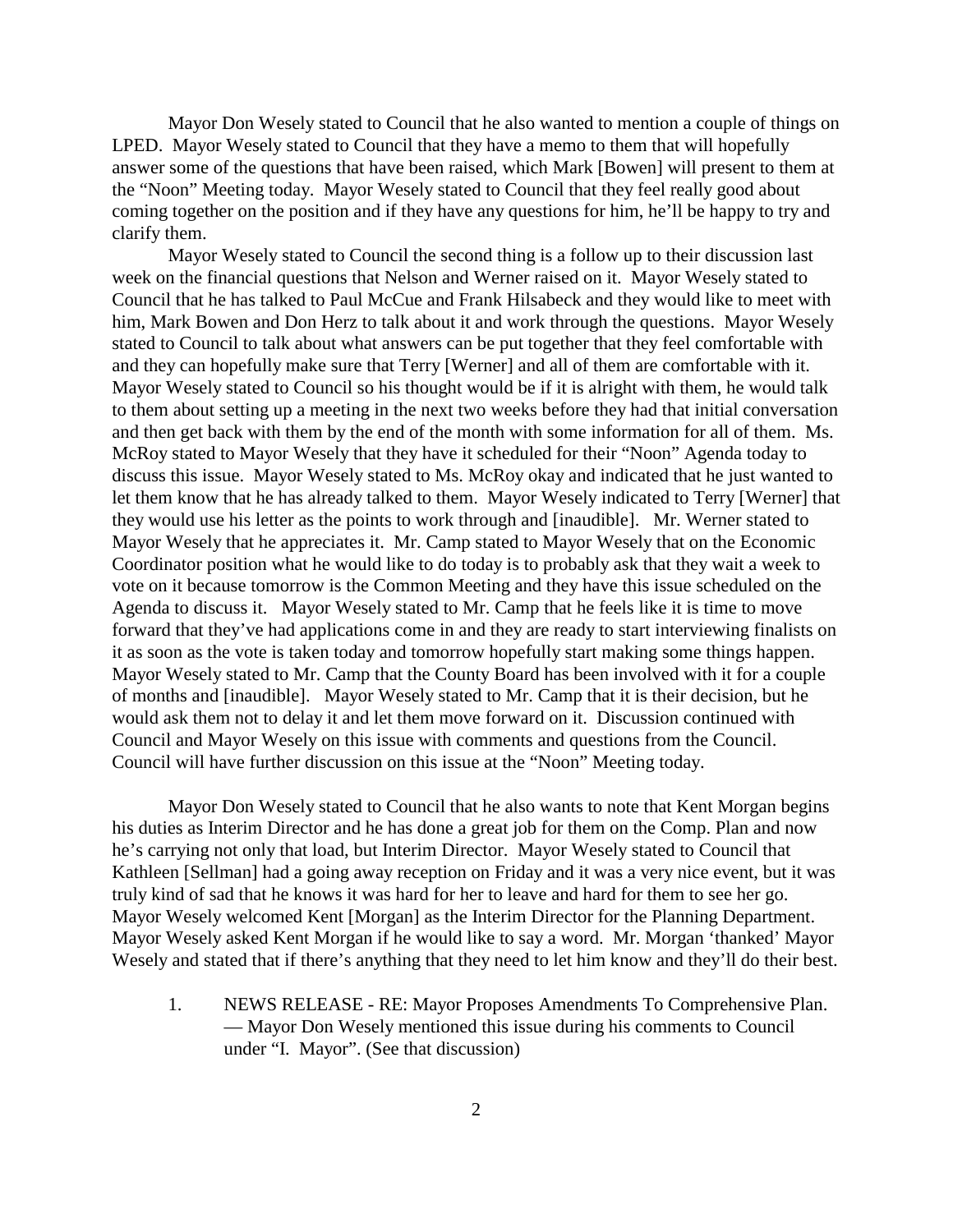- 2. NEWS ADVISORY RE: Mayor Don Wesely will have a news conference to give an update on the Salt Creek tiger beetle situation at 9:30 a.m., Thursday, April  $4<sup>th</sup>$ . – Mayor Don Wesely mentioned this issue during his comments to Council under "I. Mayor". (See that discussion)
- 3. NEWS RELEASE RE: Mayor Pleased With Planning Commission Approval Of Revised Comprehensive Plan. — Mayor Don Wesely mentioned this issue during his comments to Council under "I. Mayor". (See that discussion)
- 4. NEWS RELEASE RE: Environmental Trust Awards Grant For Wetlands Funds will help protect Salt Creek tiger beetle. — Mayor Don Wesely mentioned this issue during his comments to Council under "I. Mayor". (See that discussion)

#### **II. CITY CLERK**

City Clerk Joan Ross stated to Council that in regards to Item 10 [Approving the use of public right-of-way by Jabrisco Restaurant for the installation of an exterior staircase/fire exit from the basement of the restaurant at 700 P Street] they have Public Hearing on this item today.

City Clerk Joan Ross stated to Council that she just wanted to remind them in regards to Item 25 [Vacating a 5' x 30'6" portion of North 7<sup>th</sup> Street adjacent to the south 37' of Lot 9, Bock 32, Original Plat of Lincoln, generally located at N.  $7<sup>th</sup>$  and P Streets] they have already had the Public Hearing on this item.

City Clerk Joan Ross stated to Council that in regards to Items 3 & 4 [Change of Zone 3358- Application of Robert Stephens for a change of zone from H-4 General Commercial to R-2 Residential and I-1 Industrial on property generally located north and east of the intersections of S.W. 6<sup>th</sup> and West "A" Streets; and Change of Zone 3351- Application of Jake Von Busch for a change of zone from H-4 General Commercial to I-1 Industrial on property generally located north and east of the intersection of S.W. 5<sup>th</sup> Street and West "B" Street] she was wondering if it would be alright for her to call these two items together. City Clerk Joan Ross stated to Council that it seems like it would make sense to call these two items together because she thinks they are on the same area and she suspects that the same people will be coming forward on it.

City Clerk Joan Ross stated to Council that she handed out to them the Miscellaneous Referral Sheet, so they all should have one. City Clerk Joan Ross stated to Council that there's nothing unusual on it just setting a hearing date and that sort of thing.

City Clerk Joan Ross stated to Council that in regards to Item 20 [Request of Public Works to set the Hearing Date of Monday, April 29, 2002 at 5:30 p.m. & place on the formal City Council Agenda the following: 02-40– Authority to create a Re-Paving District bring Saunders Avenue,  $12<sup>th</sup>$  Street to  $14<sup>th</sup>$  Street up to current design standards with 33' wide pavement; and 02R-66– Authority to create a Paving Unit to bring Saunders Avenue, Springfield Drive to  $12<sup>th</sup>$  Street up to current design standards with 33' wide paving] they need to set a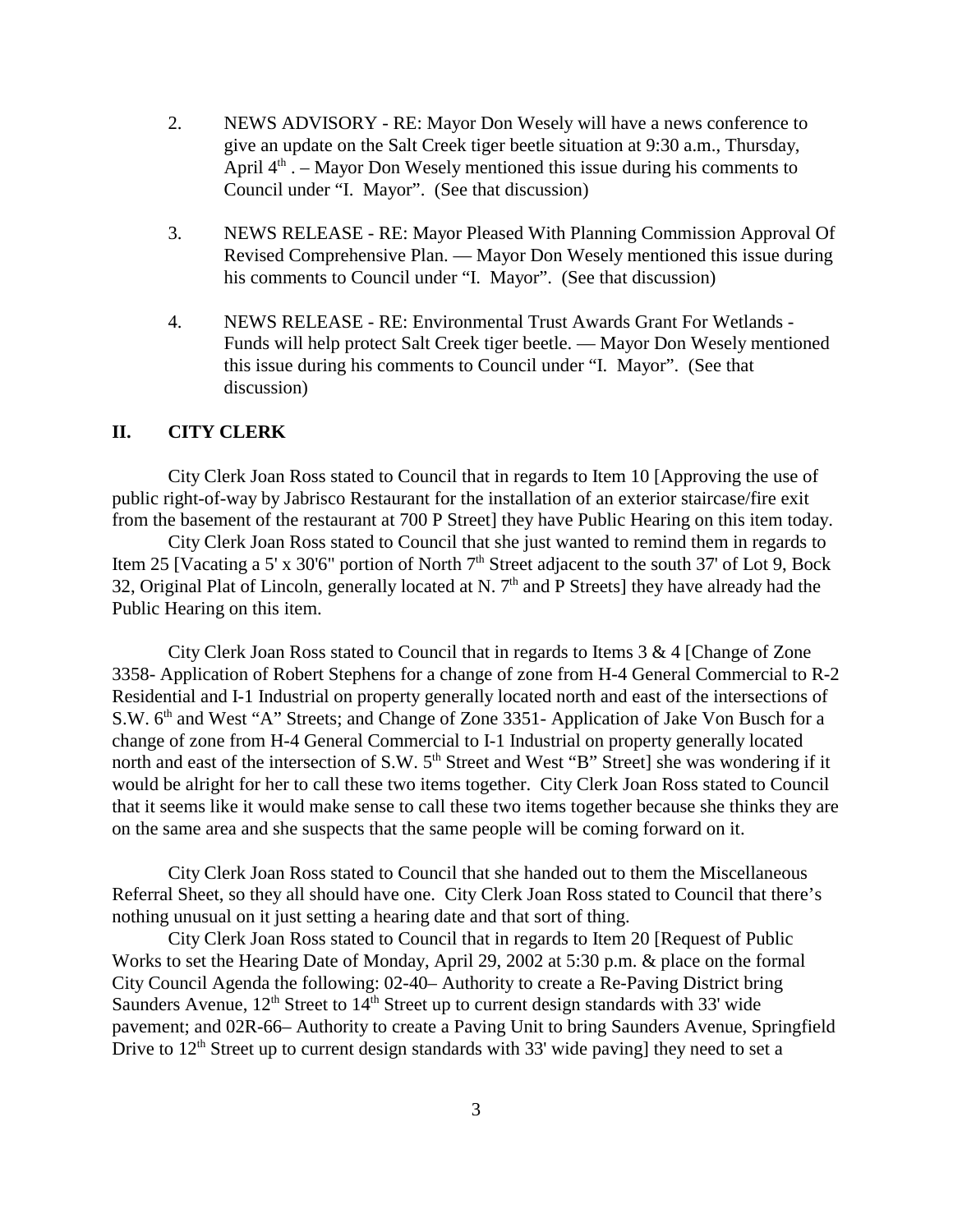hearing date for this item and indicated that she will just ask for a motion.

City Clerk Joan Ross stated to Council that in regards to Item 25 [Vacating a 5' x 30'6" portion of North 7<sup>th</sup> Street adjacent to the south 37' of Lot 9, Block 32, Original Plat of Lincoln, generally located at N.  $7<sup>th</sup>$  and P Streets] they have a motion to amend for this item.

City Clerk Joan Ross stated to Council that on the Pending list in regards to Items 38 & 39 [Establishing a retirement incentive program for City employees who meet certain age & service criteria; and Approving a transfer of appropriations from existing re-appropriations for budgets in various departments for the funding of the retirement incentive program as set forth in Bill No. 02-39] as a reminder that both of these items will come forward on April  $15<sup>th</sup>$  for Public Hearing.

Mr. Cook stated to City Clerk Joan Ross that just so it is on the record here and indicated that he did vote against the LPED contract, which he was the only one, but the "minutes" from the Formal Council Meeting of March 26, 2001 doesn't reflect that, it says that everybody voted for it, but the Legislation itself says he voted against it. Mr. Cook stated to City Clerk Joan Ross so the "minutes' for the Formal Council Meeting from March 26, 2001 on the LPED contracts are inaccurate. City Clerk Joan Ross stated to Mr. Cook okay that she will have it corrected for him. Mr. Cook stated to City Clerk Joan Ross okay and commented that he would like that because that's what someone might look up. City Clerk Joan Ross stated to Mr. Cook that's 'right'.

Mr. Cook stated to City Clerk Joan Ross that on their "Noon" Agenda for today, if they get to it, since they have the matter of the Economic Development position that he also has on it for discussion Proposed Council Rules regarding Resolutions, which he will give her a copy of what he will be bringing up to see if anybody else likes it. [Mr. Cook gave City Clerk Joan Ross a copy of it] Mr. Cook stated to City Clerk Joan Ross that she might want to be involved in it at the "Noon" Meeting today, if they get to it. City Clerk Joan Ross stated to Mr. Cook okay and 'thanked' him.

Mr. Camp stated that he doesn't know if this is the appropriate time or not, but stated to City Clerk Joan Ross that he had been contacted by Sue Hundley who is one of his constituents and indicated that he was in quite a bit of communication with her last week and asked if there's a point in which they are going to discuss this issue because he believes Ms. Hundley is still intending to appear at the Formal Council Meeting today. City Clerk Joan Ross stated to Mr. Camp 'yes', she still intends to be at the meeting today. Mr. Camp stated that he thinks it is important that they talk about it and asked if this was the appropriate time to talk about it. Mr. Camp stated that Ms. Hundley was going to come and he thinks that she had a couple of other people also coming and asked Randy Hoskins if he will be available for it. Randy Hoskins stated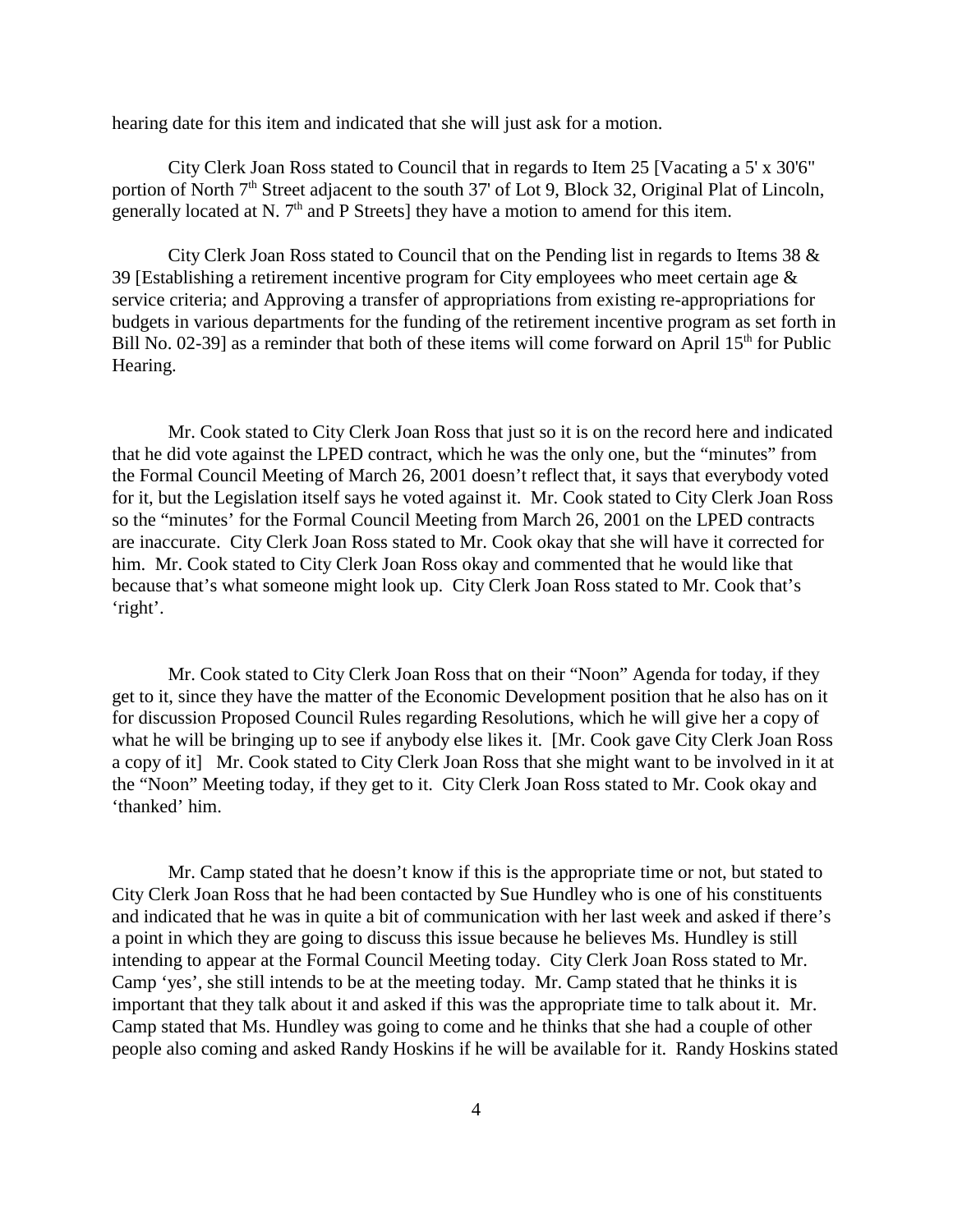to Mr. Camp that he will be available and indicated that he did have some information for them now and asked if they would like him to talk about it now. Ms. McRoy stated to Mr. Hoskins that would be fine because she is registered to appear on the Agenda today. [Randy Hoskins handed out the material to Council regarding  $32<sup>nd</sup>$  Street & Pine Lake Road Pavement Markings] [Copy of this material is on file in the City Council Office] Mr. Camp stated that he just wanted to make sure that they're able to have a good discussion on it. City Clerk Joan Ross stated to Council that they should also have a hand out that she gave to them that Ms. Hundley brought into their office. Allan Abbott stated to Council that Randy Hoskins will be at the Council Meeting today and stated that Mr. Hoskins has offered to meet with the Neighborhood Association, which is all in the hand out. Randy Hoskins went over the hand out with Council regarding 32nd Street & Pine Lake Road on pavement markings. Discussion continued with Council on this issue with comments and questions from the Council.

1. Material from City Clerk Joan Ross - RE: 02-46 – Authorizing the issuance of not exceed \$7,500,000 General Obligation Storm Sewer and Drainage System Bonds, Series 2002 9 (Council copies placed in their Legislative packets on 4/4/02) (Copy of this material is on file in the City Council Office in Legislative packet of April  $4<sup>th</sup>$ ). — NO COMMENTS

### **III. CORRESPONDENCE**

### **A. COUNCIL REQUESTS**

### **ANNETTE McROY**

- 1. OUTSTANDING Request to Planning/Building & Safety/ **Urban Development** /Parks & Rec. - RE: The development behind West Lincoln Park 2 (RFI#94 - 1/22/02)**. — 1.) SEE RESPONSE FROM RAY HILL, PLANNING DEPARTMENT RECEIVED ON RFI#94 - 1/25/02 — 2.) SEE RESPONSE FROM CHUCK ZIMMERMAN, BUILDING & SAFETY DEPARTMENT RECEIVED ON RFI#94 - 1/28/02 —3.) SEE RESPONSE FROM MARK CANNEY, PARKS & RECREATION, RECEIVED ON RFI #94 - 01-29-02** . — NO COMMENTS
- 2. OUTSTANDING Request to **Lynn Johnson, Parks & Recreation Director** RE: A large old tree in Trago Park (RFI#97 - 1/30/02). — NO COMMENTS
- 3. Request to Planning Department RE: When the developer extended Pier 2 west of 701 no street lights were installed (RFI#104 - 3/22/02). — **1.) SEE RESPONSE FROM RAY HILL, PLANNING DEPARTMENT RECEIVED ON RFI#104 - 3/29/02. —** NO COMMENTS
- 4. OUTSTANDING Request to Law Department RE: Can the ordinance be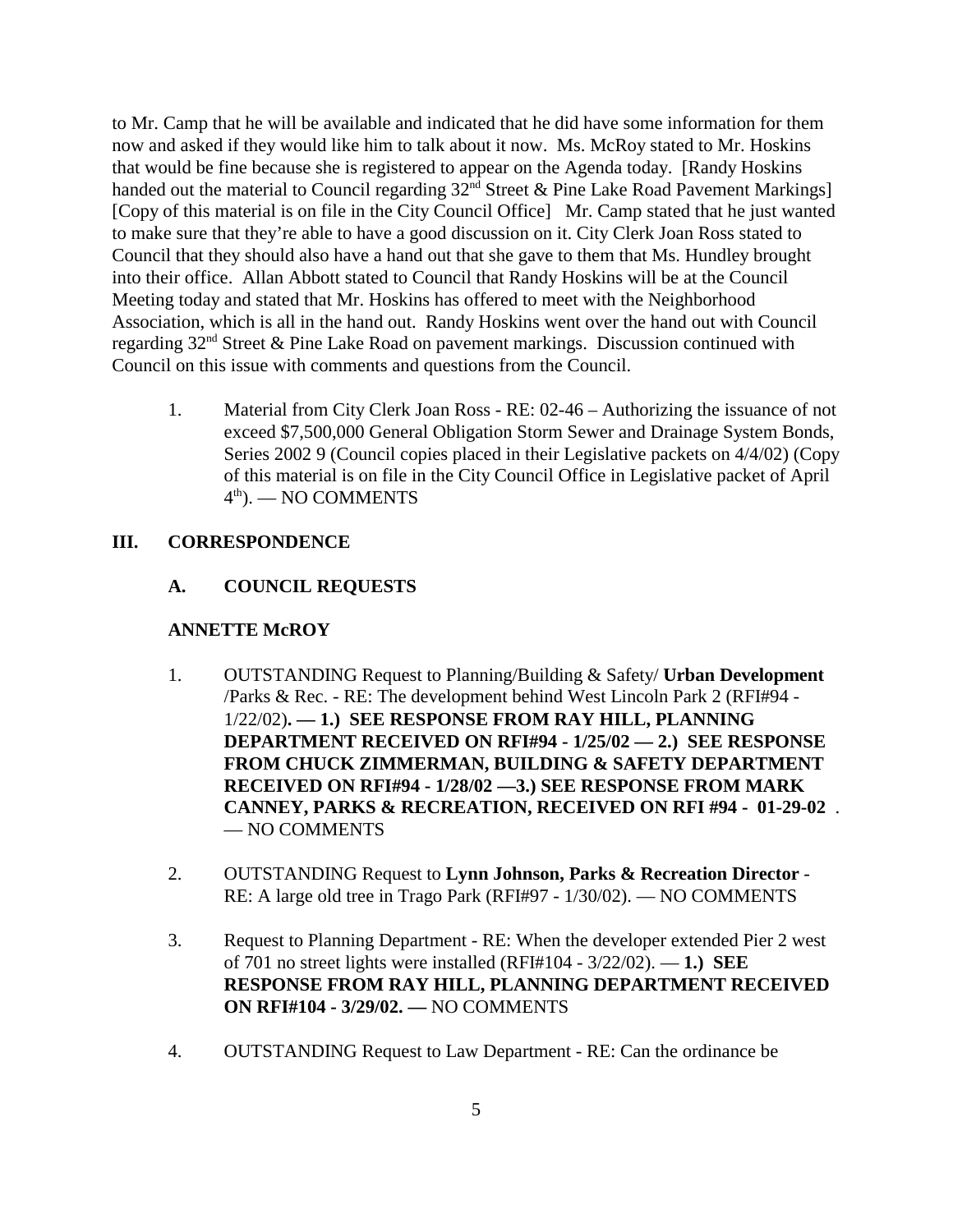amended to help with this situation? Concerns of the Capitol Beach Community Association about the geese, and possible use of noise making devices to scare them away (RFI#105 - 3/22/02) . — NO COMMENTS

5. Request to Law Department/Building & Safety Department - RE: "Landlord School" Ordinance - vote means bad landlords can be sent to reform school (RFI#106 - 4/3/02). — NO COMMENTS

#### **TERRY WERNER**

- 1. OUTSTANDING Request to **Lin Quenzer, Ombudsman** RE: The flying patterns & times of the Air National Guard and the effect on a citizen of northwest Lincoln (RFI#36 - 1/14/02). — **1.) SEE RESPONSE FROM COLONEL, ROBERT B. BAILEY, AIR COMMANDER, NEBRASKA AIR NATIONAL GUARD RECEIVED ON RFI#36 - 1/24/02 — 2.) SEE RESPONSE FROM ROGER P. LEMPKE, MAJOR GENERAL, NEBRASKA NATIONAL GUARD, THE ADJUTANT GENERAL RECEIVED ON RFI#36 - 1/28/02. —** NO COMMENTS
- 2. Request to Police Chief Tom Casady RE: Public Services Officers (PSO) (RFI#52 - 3/27/02). — **1.) SEE RESPONSE FROM POLICE CHIEF TOM CASADY RECEIVED ON RFI#52 - 3/29/02. —** NO COMMENTS
- 3. Request to Larry Worth, StarTran RE: Scooters/Wheelchair and New Buses (RFI#53 - 4/4/02). — NO COMMENTS

#### **COLEEN SENG**

- 1. OUTSTANDING Request to Public Works & Utilities Department RE: The traffic study for University Place and Nebraska Wesleyan (RFI#884 - 2/4/02). — **1.) RESPONSE HANDED OUT BY NICOLE FLECK-TOOZE, PUBLIC WORKS & UTILITIES DEPARTMENT AT THE DIRECTOR'S MEETING ON APRIL 1, 2002-RFI#884 (Council received their copies at the Director's Meeting on 4/1/02). —** NO COMMENTS
- 2. OUTSTANDING Request to **Mayor/Finance/Law** RE: Wheel Tax (RFI#888 3/11/02). — NO COMMENTS

#### **GLENN FRIENDT**

1. Request to Kathleen Sellman, Planning Director/Ed Zimmer, Historic Preservation Planner - RE: Historic designation process (RFI#12 - 3/19/02). —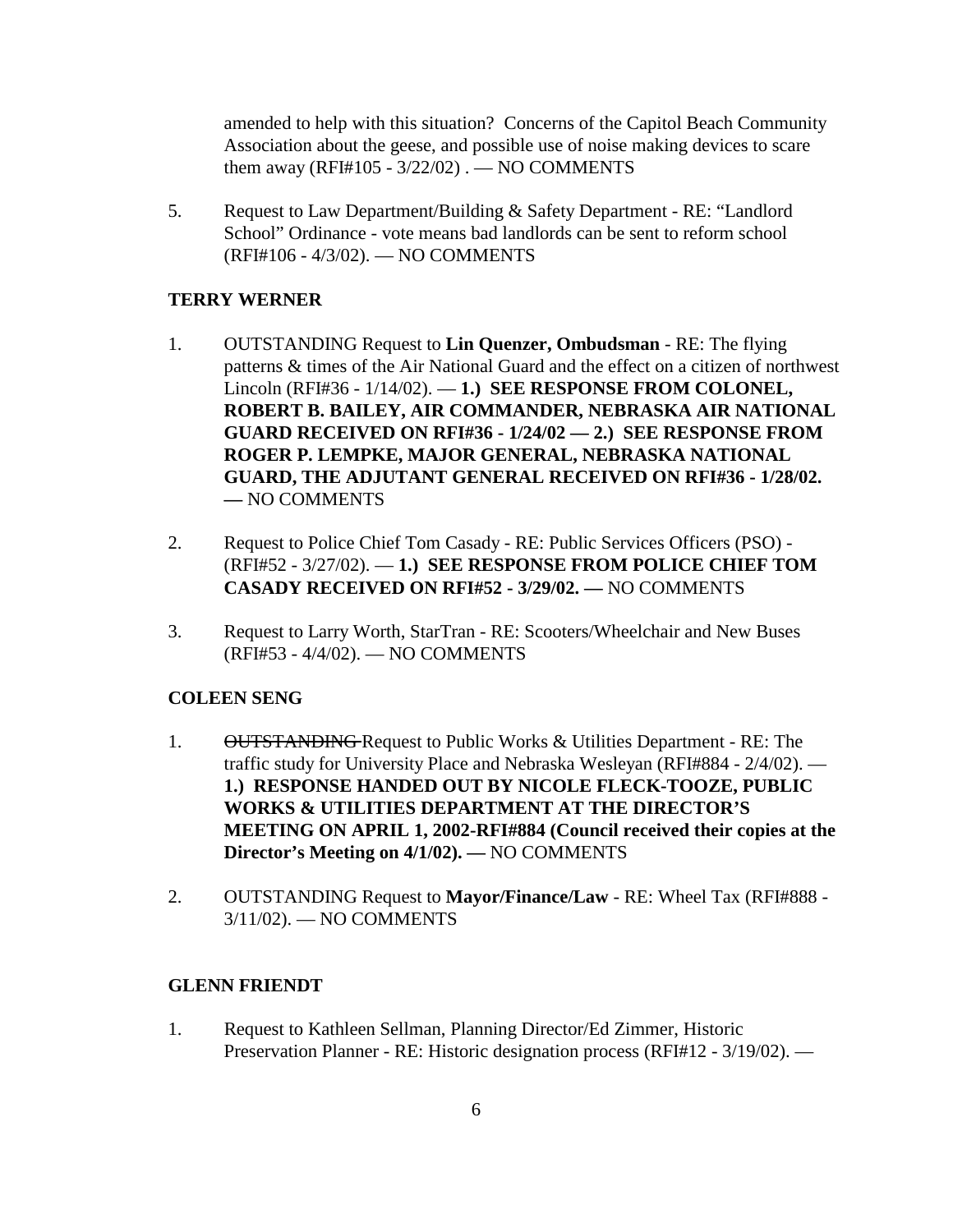### **1.) SEE RESPONSE FROM ED ZIMMER, PLANNING, HISTORIC PRESERVATION PLANNER RECEIVED ON RFI#12 - 3/25/02. —** NO COMMENTS

Mr. Friendt stated that Don Herz has answered the question on his RFI (Request For Information) that he asked him about. [Request to Don Herz, Finance Director - RE: Parking ticket activity and revenue through second quarter, 2001-02 (RFI#13 - 4/5/02), which will be listed on the Director's Agenda for April 15th]

### **JONATHAN COOK**

- 1. OUTSTANDING Request to Steve Schwab, Parks & Recreation Department -RE: Tree Grants (RFI#65 - 2/22/02). — **1.) SEE RESPONSE FROM STEVE SCHWAB, PARKS & RECREATION DEPARTMENT RECEIVED ON RFI#65 - 4/4/02. —** NO COMMENTS
- 2. OUTSTANDING Request to Lynn Johnson, **Parks & Recreation Director** RE: Park Sizes & Categories (RFI#68 - 3/12/02). — Mr. Cook stated to Lynn Johnson that he knows he passed along a copy to him of the park sizes and asked if he could give a copy of it to the Council Office because he didn't distribute it that he just put it in his file at home. Lynn Johnson stated to Mr. Cook that there's actually two [inaudible] that they want to make to it and so that's the reason why they haven't distributed it yet to the office. Mr. Cook stated to Mr. Johnson that he thought this was the preliminary one and so he needs the other two distributed. Mr. Johnson stated to Mr. Cook 'yes', they will get it out later this week. Mr. Cook stated to Mr. Johnson okay and 'thanked' him.

#### **JON CAMP**

1. E-Mail from Ronald Case to Jon Camp & Response E-Mail from Jon Camp to Mr. Case - RE: I wish to express my displeasure in your chastising Terry Werner. (See E-Mail's). — NO COMMENTS

Ms. McRoy stated to Don Herz that on the RFI (Request For Information) that she had last week regarding the Computer Systems and the Linux that the citizen who was looking into it was very pleased that they are saving money and they wanted to let him know that they shouldn't go to spending \$300,000 a year. Ms. McRoy stated to Mr. Herz that it turned out very well and indicated that there were some programmers that were interested in it. Mr. Herz stated to Ms. McRoy okay.

Mayor Don Wesely stated to Council that he thinks the highlight in the packet was Chief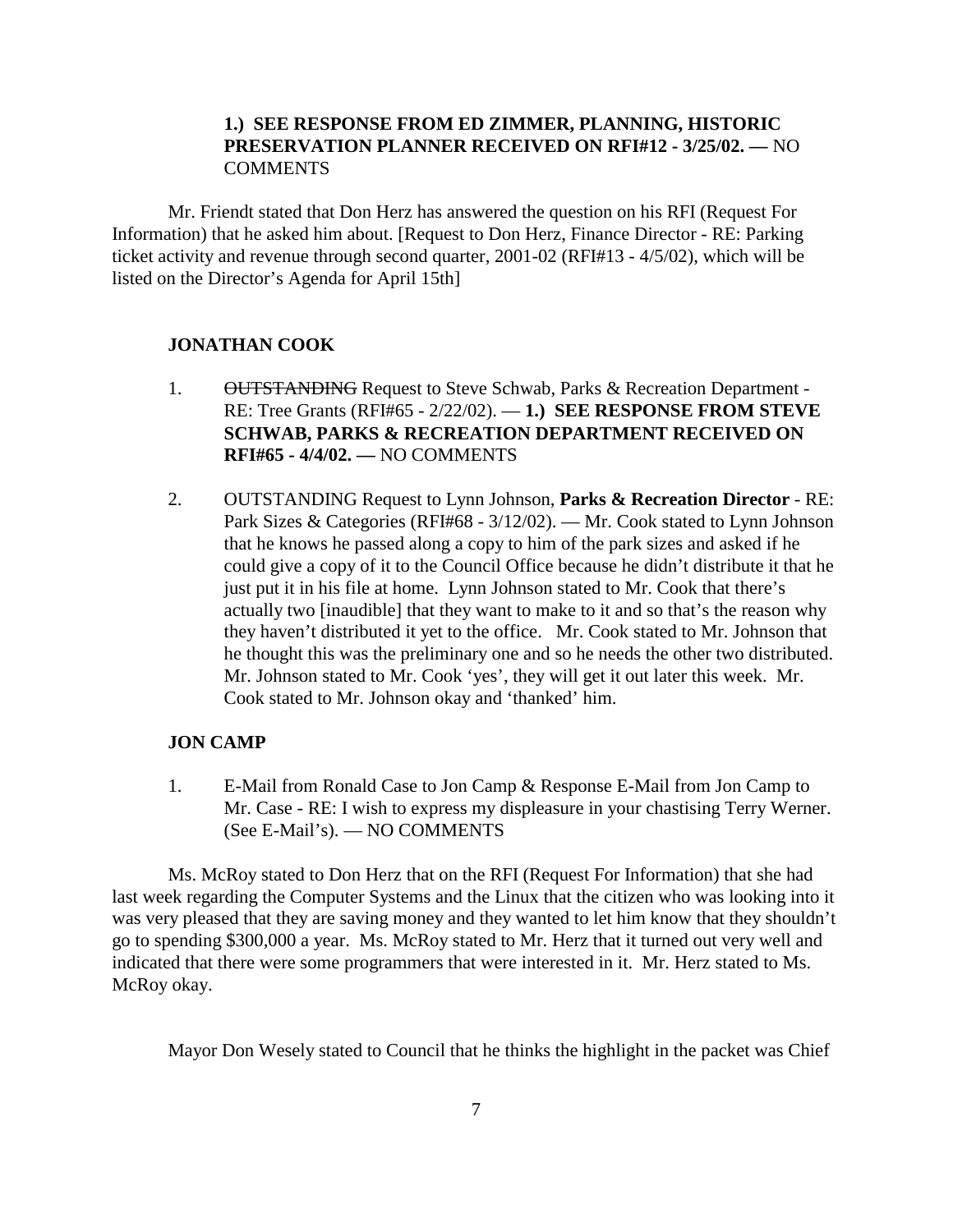Tom Casady's response to Terry's [Werner] Request For Information and commented that's an awful lengthily request. [laughter] Mayor Wesely commented that this is his favorite. Ms. McRoy indicated that this guy wrote to them last year about the football games thinking that they had did the same thing on it.

### **B. DIRECTORS AND DEPARTMENT HEADS**

### **COUNTY COMMISSIONERS**

- 1. Memo from Larry Hudkins to Greg Schwinn, Chair, Lincoln-Lancaster County Planning Commission Kathleen Sellman, Planning Director – RE: Request for Comprehensive Plan Additional Language. — Ms. McRoy stated that this issue has been taken care of already.
- 2. Letter from Bob Workman, Chair RE: Convention & Visitors Bureau (CVB). NOTED WITHOUT COMMENTS

### **FINANCE/BUDGET**

1. Inter-Department Communication from Steve Hubka - RE: Retirement Incentives. — Ms. McRoy stated that this information is in regards to a question that was asked last week regarding the Retirement Plan.

#### **HUMAN SERVICES**

1. Report from Kit Boesch - RE: Lancaster County Comprehensive Juvenile Services Plan 2002-2005 (Council copies handed out to them on 4/1/02)(Copy of this Report is on file in the City Council Office). — Ms. McRoy stated to Ms. Seng that this was what they were talking about at the JBC Meeting on Friday that they needed to get this forward and on the Council Agenda in time. Ms. Seng stated that Kerry Eagan was going to work with Dana Roper on it. Dana Roper stated to Ms. Seng and Ms. McRoy that's correct. Ms. Seng stated that they need to get something on the Council Agenda for it because they want to have a press conference on it and they would love to have endorsement by the County Board, the City Council and the Mayor all by April  $17<sup>th</sup>$ , so that's pushing it. Ms. McRoy asked City Clerk Joan Ross if she could watch for this on their Agenda, so they can make sure that they get it scheduled. City Clerk Joan Ross stated to Ms. McRoy so it would need to be on the Agenda for April  $15<sup>th</sup>$ . Ms. Seng stated to City Clerk Joan Ross 'yes' and so she thinks Kerry [Eagan] was going to work with Dana [Roper] on it. Mr. Roper stated to Council that he has reviewed the plan and he's not sure what exactly their doing and asked if they are just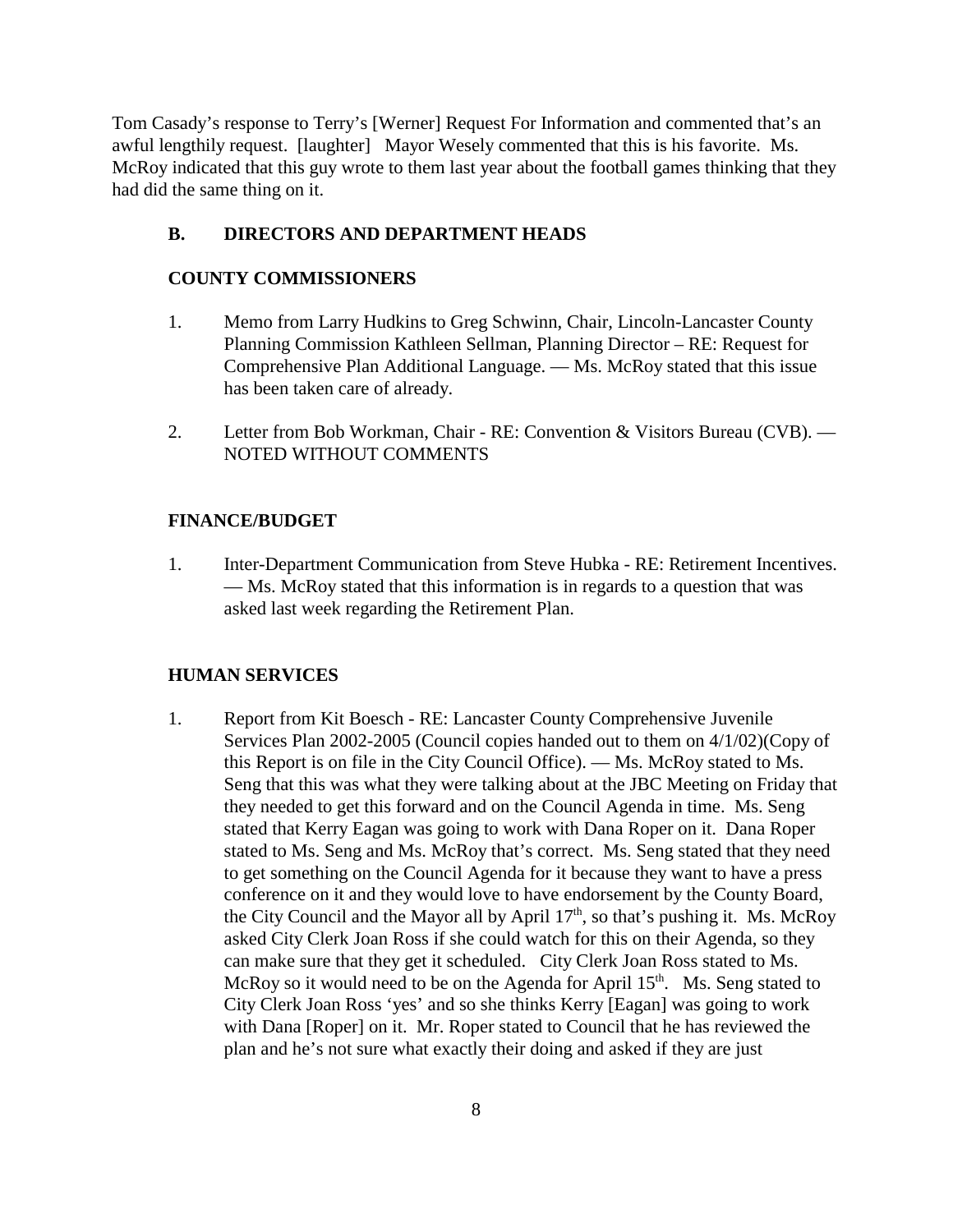approving the plan. Ms. Seng stated to Mr. Roper that they want them to endorse it. Mr. Roper stated to Ms. Seng okay and indicated that they'll put a Resolution on it. Ms. Seng stated to Mr. Roper that they think it will be more powerful that way.

#### **LIBRARY**

1. 2 PRESS RELEASES from Carol J. Connor - RE: Detailing Technology related events in April. — NOTED WITHOUT COMMENTS

### **PLANNING**

- 1. Memo from Ed Zimmer RE: East Campus landmark district update. NOTED WITHOUT COMMENTS
- 2. Report from Kathleen Sellman RE: Comprehensive Plan Proposed Amendments - Working List of Comprehensive Plan Amendments (Council copies placed in their Thursday packets on 4/4/02)(Copy of this Report on file in the City Council Office). — NOTED WITHOUT COMMENTS
- 3. 'Minutes' Meeting Record Planning Commission March 27, 2002 RE: Special Continued Public Hearing on the "draft" 2025 Lincoln-Lancaster County Comprehensive Plan, dated February 6, 2002 (Council copies placed in their Thursday packets on 4/4/02)(Copy of these 'Minutes' are on file in the City Council Office). — Ms. Seng asked the Planning Department if they will be talking about all of the amendments at the Common Meeting tomorrow morning. Kent Morgan stated to Ms. Seng that they will highlight them and indicated that there is so many of them they are going to try to kick out the ones that are probably the most interesting to them. Ms. Seng stated to Kent Morgan okay. Ms. Seng stated to Mr. Morgan that she had one Planning Commissioner call her this weekend about something that she forgot to bring up with some Industrial Zoning and she said that she would put it in the stack of things to mention for tomorrow morning. Mr. Morgan stated to Ms. Seng okay and stated that they can talk about that at the meeting tomorrow.

### **PLANNING COMMISSION FINAL ACTION . . . . .**

1. Final Plat No. 01037 - Stone Ridge Estates Addition (Northwest of So.  $27<sup>th</sup>$  Street and Yankee Hill Road) Resolution No. PC-00737. — NOTED WITHOUT **COMMENTS** 

### **PUBLIC WORKS & UTILITIES DEPARTMENT**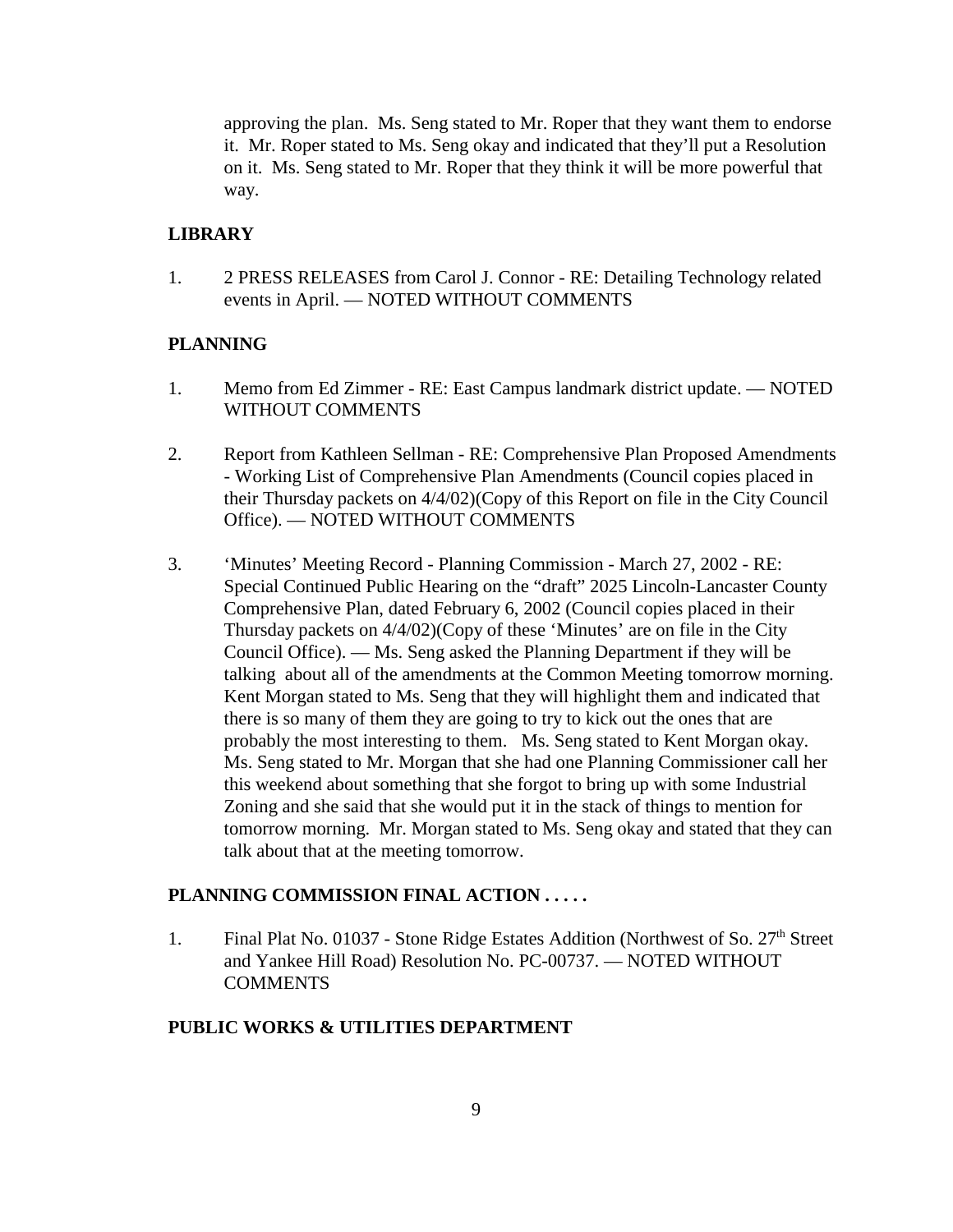- 1. Letter from Randy Hoskins to Property Owner/Resident RE: 33<sup>rd</sup> Street between Smith and Pawnee - Change of Parking. — Mr. Cook stated that this is a striping issue on 33rd Street and indicated that he has talked to one of the neighbors out there. Mr. Cook stated that he doesn't know if anybody else has received calls about it and indicated that he thought that they had worked out a pretty good arrangement on it, but there still seems to be more impact then some are comfortable with. Mr. Cook asked Allan Abbott if they could look into it and see if there can be some adjustment to it, but he thinks certainly the left turn lane is important there, which is what he told the neighbors. Mr. Cook stated that there will not be stripes until the road is done, which will be like June or something, so maybe they need to have a meeting and asked Allan Abbott if that is something they can do. Allan Abbott stated to Mr. Cook that they have looked at it and they have cut back the striping quite a bit along the way. Mr. Cook stated to Mr. Abbott that he appreciates their efforts on it.
- 2. Letter from Randy Hoskins to Property Owner/Resident RE: 13<sup>th</sup> Street Otoe Street to Dakota Street - Parking Prohibition. — NOTED WITHOUT **COMMENTS**

### **C. MISCELLANEOUS**

1. E-Mail from Anne Hackbart - RE: During these hard economic times, I understand that we need to look under every rock to find places where cuts can be made - There are two particular places that are being targeted for cuts that concern her - hope they consider not cutting these two areas - closing of the Arnold Heights Branch Library  $\&$  the hours of operation for the public pools. — Ms. McRoy asked Lynn Johnson if he could may be send Ms. Hackbart a letter regarding the pools on how the proposal works and let her know that it is not set in stone yet, but just proposed. Lynn Johnson stated to Ms. McRoy okay.

Ms. McRoy stated that on the same topic, Carol Connor met with the Arnold Heights Neighborhood Association last week at her request to talk through what's going on in the process and there is some good solutions out there if it comes down to that on what can be done. Mayor Wesely stated to Ms. McRoy that they are going to have at some point their Joint Meeting that they have with the School Board and the County. Mayor Wesely stated to Council that when the article came out about the cuts to Arnold Heights, he got a call from Phil Schoo saying that they want to begin a dialog with the City about a new school and joint facilities out in Arnold Heights. Mayor Wesely stated to Council that he thinks they should be very much involved in that discussion, so they want to bring it up at the Joint Meeting. Ms. McRoy stated to Mayor Wesely that at the meeting, Carol Connor talked about moving the Library over to the school. Ms. McRoy stated that there were a lot of concerns that Ms. Connor said had to be worked out,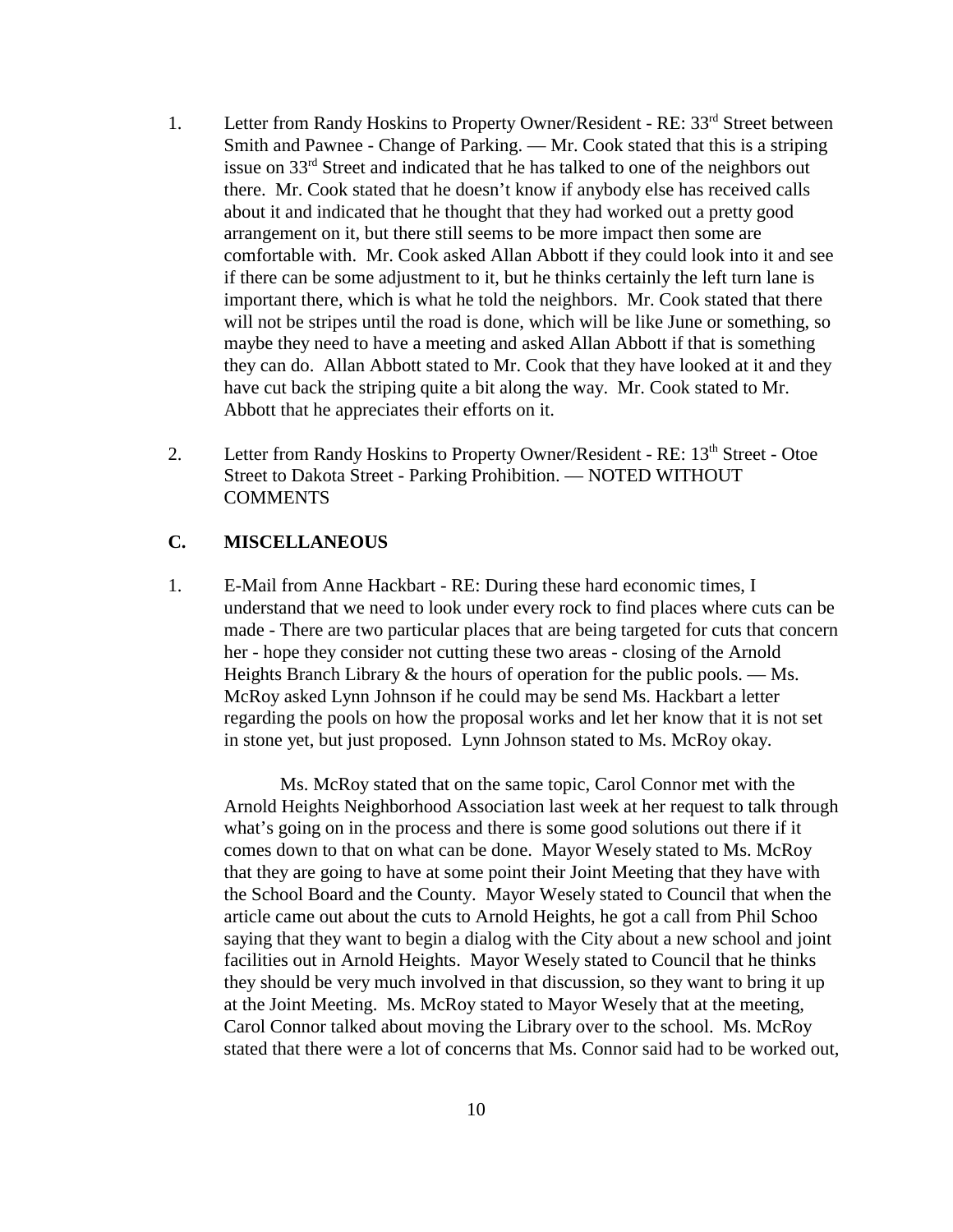but it's still on the table and that's very good news. Ms. McRoy stated that it was a very good conversation and they'll look forward to the Joint Meeting to talk about it. Ms. McRoy stated that she thinks the next meeting is in May, but they don't have a date set yet and indicated that they have talked about having the meeting at the "F" Recreation Center.

- 2. Letter & Material from Peter W. Katt, For the Firm, Pierson, Fitchett, Hunzeker, Blake & Katt, Law Firm - RE: Change of Zone No. 3350 (Council and City Clerk Joan Ross received their copies of this material on 4/1/02)(Copy of this material on file in the City Council Office). — NOTED WITHOUT COMMENTS
- 3. 6 Format Letters RE: In Support of allowing underage piercing 15 years of age and older - With Parental Consent (See Format Letters). — NOTED WITHOUT COMMENTS
- 4. MEDIA RELEASE from Lori Seibel, Executive Director, Community Health Endowment of Lincoln - RE: It's Up To You!, Lincoln's Health Challenge. — NOTED WITHOUT COMMENTS
- 5. E-Mail from Michael Carlin RE: Yankee Hill Road Study. Ms. McRoy stated to the Planning Department that she has a question about this E-Mail. Ms. McRoy stated to Kent Morgan that Mr. Carlin makes some serious allegations in his E-Mail, so she just thought that they should respond to it and asked him if they could respond to it. Kent Morgan stated to Ms. McRoy 'yes', he does. Mayor Wesely stated to Ms. McRoy that he can assure them that they looked into it and it wasn't part of the site that it was sort of an after thought and he doesn't think they shared it because it was not allowed to be part of the site. Mayor Wesely stated to Ms. McRoy that it was just an E-Mail that wasn't even part of the study. Ms. McRoy stated to Mayor Wesely that he wanted it to be part of the record. Mayor Wesely stated to Ms. McRoy 'yes' and it was made part of the record at that request and there was a reason that it wasn't an official part of anything. Ms. McRoy stated to Mayor Wesely okay and commented that she just wanted to clarify it and 'thanked' him.
- 6. E-Mail from Charles P. Brown RE: Dubious Decision? NOTED WITHOUT **COMMENTS**
- 7. E-Mail from David & Sue Hundley RE: They have contacted the City Clerk's Office to be placed on the Council Agenda for Monday, April  $8<sup>th</sup>$  to oppose the City's decision to permanently eliminate the street side parking along both sides of South 32nd Street for about one block (300 feet) south of Pine Lake Road. — Council discussed this issue earlier under "II. City Clerk". (See that discussion)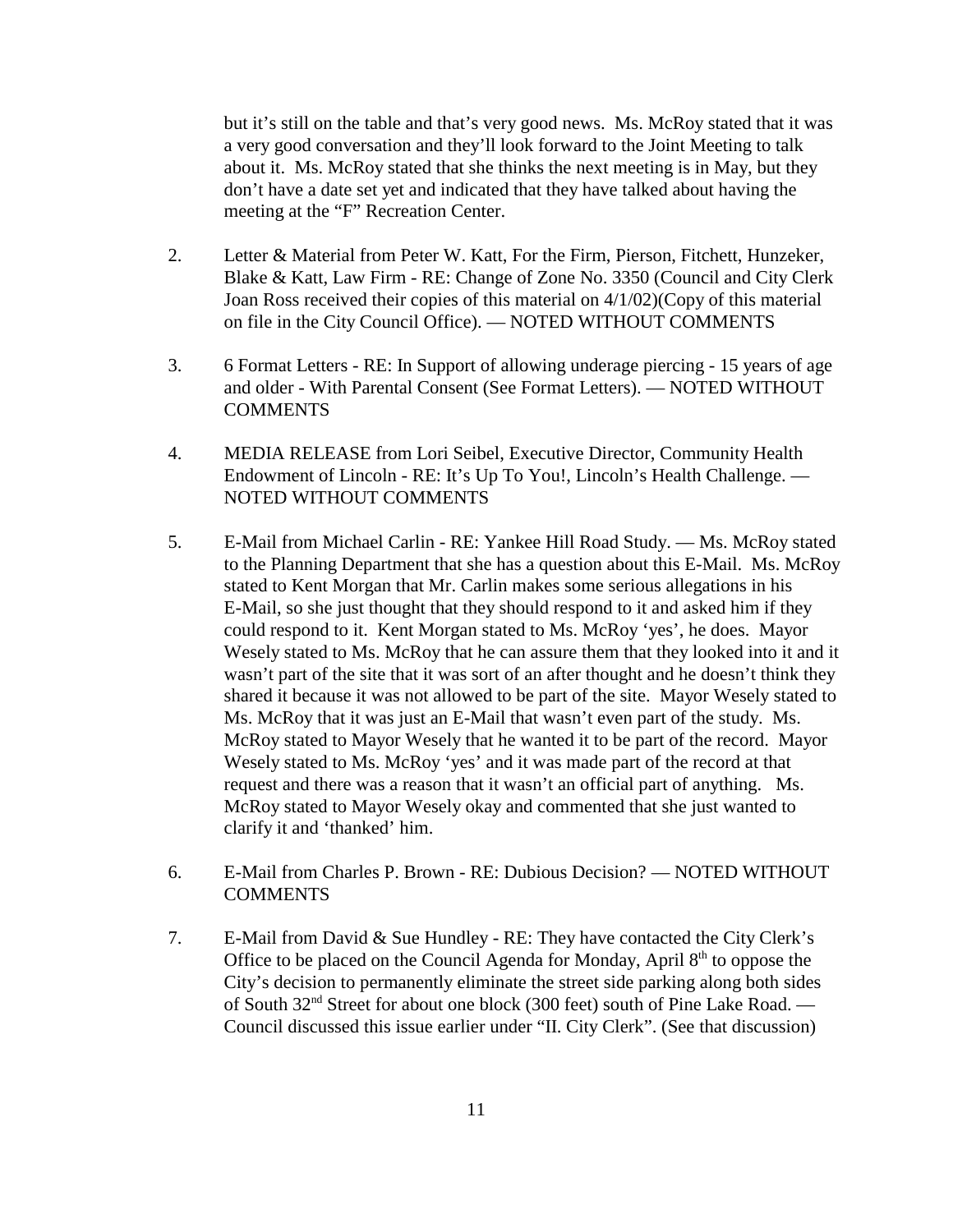[Mr. Cook, Vice-Chair read through the Director's Addendum (for April 8<sup>th</sup>) for Ms. McRoy, Chair]

# **ADDENDUM (For April 8th)**

# **I. MAYOR**

- 1. NEWS RELEASE RE: Emergency Communications Center Seeks Accreditation - Assessment team seeks public comment. — NOTED WITHOUT COMMENTS
- 2. NEWS RELEASE RE: State To Issue Storm Water Discharge Permit To Lincoln. — NOTED WITHOUT COMMENTS

### **II. CITY CLERK – NONE**

### **III. CORRESPONDENCE**

### **A. COUNCIL REQUESTS**

### **KEN SVOBODA**

1. Memo from Ken Svoboda to Allan Abbott, Public Works & Utilities Director - RE: Infrastructure financing. — Mayor Don Wesely mentioned this memo earlier during his comments to Council under "I. Mayor". (See that discussion)

# **B. DIRECTORS AND DEPARTMENT HEADS**

# **PUBLIC WORKS & UTILITIES DEPARTMENT**

1. Public Works & Utilities Advisory - RE: Sidewalk Repair Advisory - Near South Neighborhood Area. — NOTED WITHOUT COMMENTS

# **C. MISCELLANEOUS**

1. E-Mail from Scott J. Long, President, Porter Ridge Neighborhood Association - RE: The proposed changes in parking on both sides of  $32<sup>nd</sup>$  Street south of Pine Lake Road in order to accommodate a turning lane at that intersection. — NOTED WITHOUT COMMENTS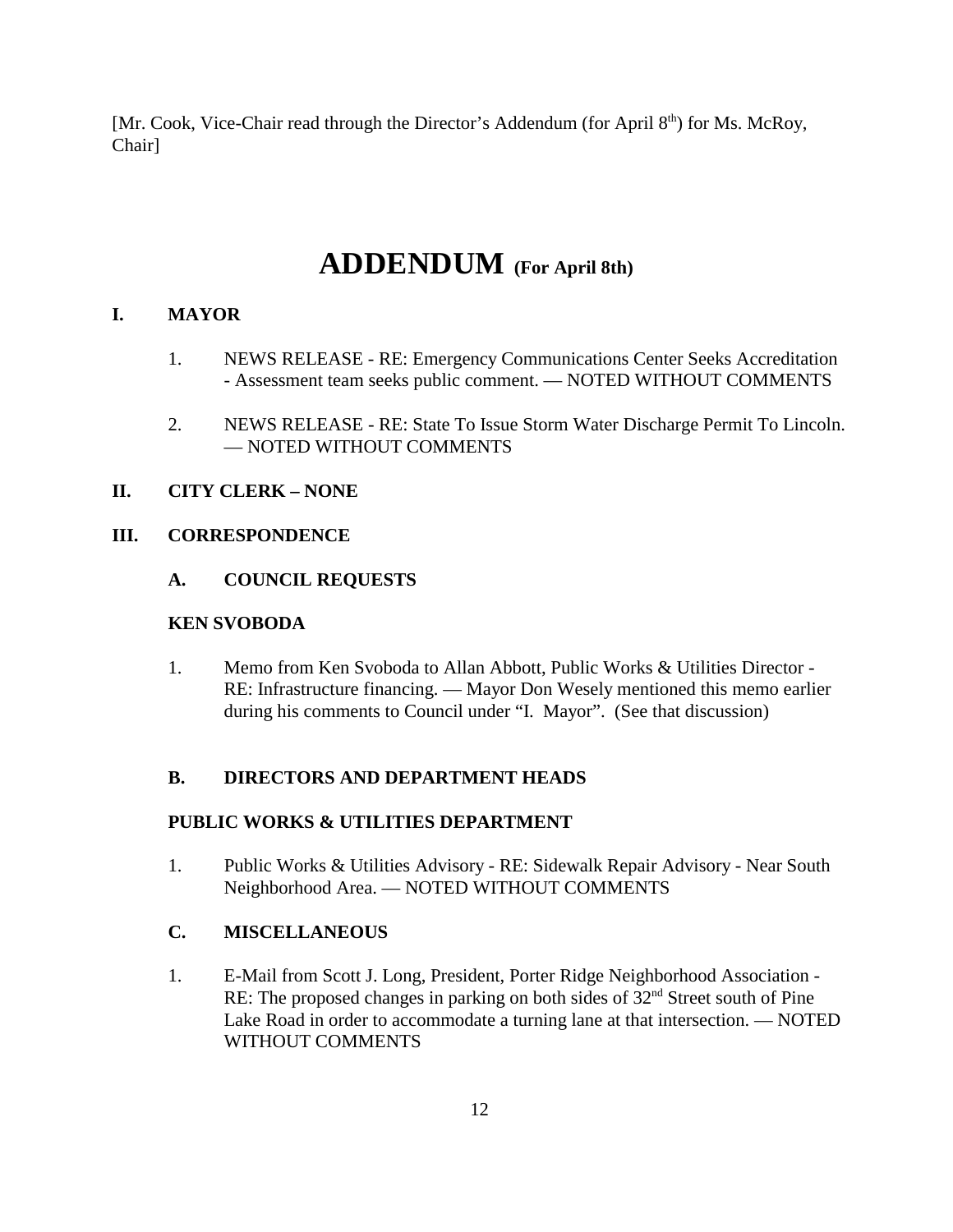- 2. CERTIFIED LETTER from State of Nebraska, Liquor Control Commission RE: The application of Making Moves Entertainment Inc. "Stifflers" for a Class "C" liquor license at 1339 "O" Street. — Mr. Cook stated that "Stifflers" was denied for their liquor license, which the Liquor Control Commission upheld their denial. Mr. Cook stated that there was testimony from some downtown businesses and so on and so that was a success case where they listened.
- 3. E-Mail & Article from Dan Haase RE: The Comprehensive Plan. NOTED WITHOUT COMMENTS

#### **IV. DIRECTORS**

**PUBLIC WORKS & UTILITIES DEPARTMENT -** Nicole Fleck-Tooze stated to Council that on their Agenda for today they have Item #10 -[02R-64], which is the approval of the use of public right-of-way for the  $7<sup>th</sup>$  Street adjacent to Jabrisco Restaurant along with the right-of-way vacation request and she thinks that they should be aware that the Urban Development Department has organized some kind of an InterDepartmental Working Group and Dallas McGee is here to speak about it. Ms. Tooze stated to Council that she thinks  $1<sup>st</sup>$  Reading is next week and commented that obviously it is not in time for them to address this particular item, but she wanted them to have an awareness that they are following through on it. Dallas McGee stated to Council that he thinks they are going to get several City Departments together and review the issues to identify them and to identify all of the concerns from the departments and then he thinks they will involve a broader group of people including DLA, the Haymarket and property owners as well. Mr. Cook stated to Mr. McGee if they are going to look into the possibility of just longer term leases to maybe have some protection for the property owners, but still leave it up to them if they needed 20 years down the road. Mr. McGee stated to Mr. Cook that he thinks they will identify a number of properties and then see what all of their options are on it and what may work in a giving situation. Mr. Cook stated to Mr. McGee okay. Mr. Cook commented that if he read the memo correctly, the bond they have for their current permit for basically the same location can just carry over so they don't need a new bond. Ms. Tooze stated to Mr. Cook that's correct and indicated that she thinks they have renewed it and asked City Clerk Joan Ross if that was right. City Clerk Joan Ross stated to Ms. Tooze 'yes'. Ms. McRoy asked Dallas McGee if he could please keep them updated on the progress of this Task Force and stated that maybe they can have a Pre-Council Meeting on it sometime down the road. Mr. McGee stated to Ms. McRoy okay.

**FINANCE DIRECTOR -** Don Herz stated to Council that the Storm Sewer Bonds are up for Public Hearing and he just wanted to let them know that it has an Emergency Clause. Mr. Herz stated to Council that this is something they typically include with it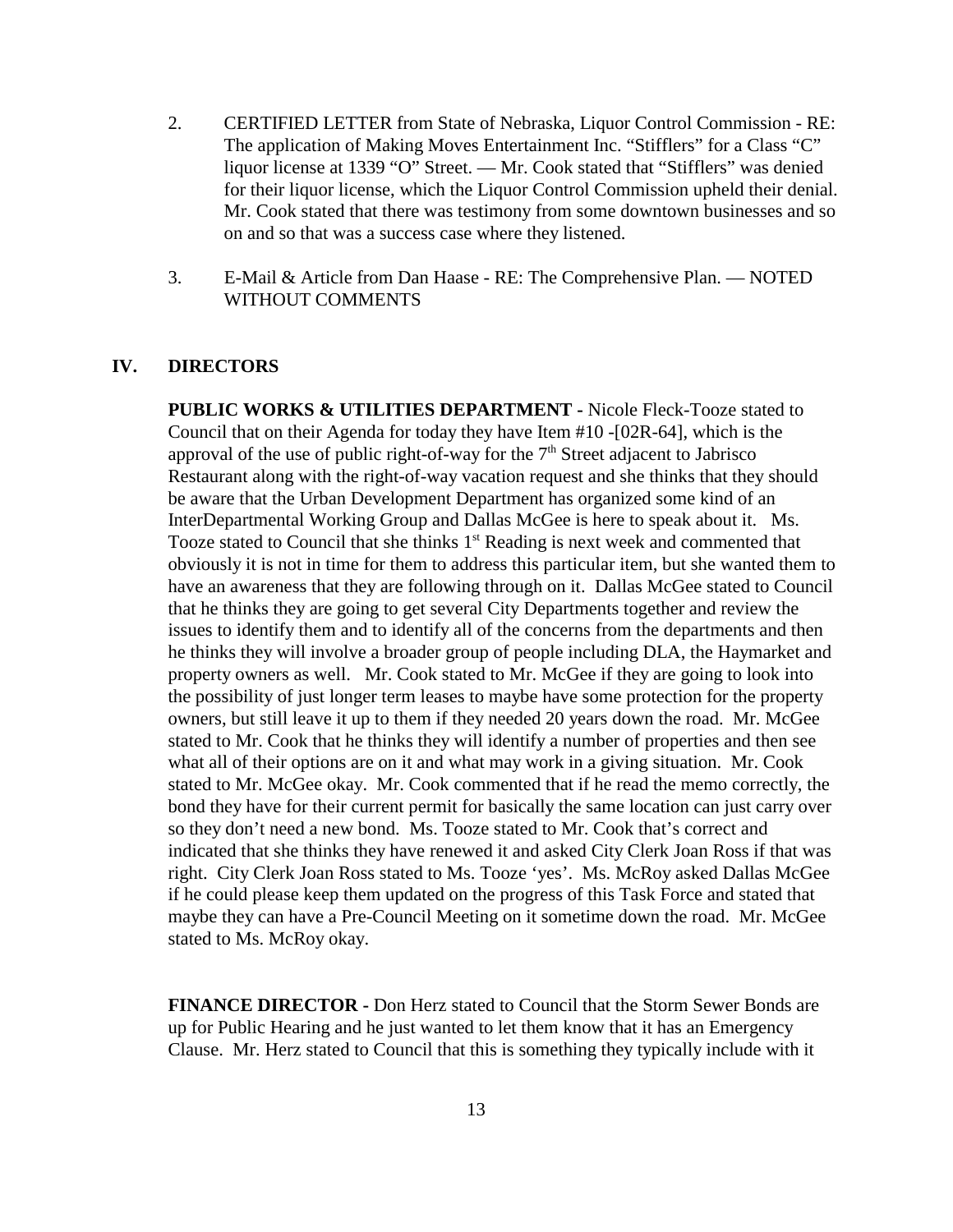and indicated that he doesn't know if there are any questions about it. Mr. Herz indicated to Council the last time the Cigarette Tax and the Antelope Valley Bond had saved them over \$50,000 or may be \$75,000 by allowing them to get into the market as soon as it is attached. Mr. Herz indicated to Council that he just wanted to mention this to them and the importance of the Emergency Clause. (Item #7– 02-46)

**POLICE DEPARTMENT - Chief Casady stated to Council that they have an unusually** valuable '1987' Ford Taurus on their Agenda today and he will have someone at the meeting, which will be him or Pam Fittje that's knowledgeable about it. Chief Casady stated to Council that he thinks the new development is the man who has filed the claim is going to show them telephone records that he really made phone calls to the Lincoln Police Department. Chief Casady stated to Council that they deal with hundreds and hundreds of impound vehicles every year and the Property & Evidence Unit is awfully darn good about documenting every phone call that they make or receive regarding those vehicles. Chief Casady indicated to Council that he suspects that he never talked with our Property and Evidence Unit about the vehicle. Chief Casady stated to Council that this man was not the title owner, but they notified the title owner and received no response on it. Chief Casady stated to Council that this man was not the title owner because the title of the vehicle had never been transferred and it was one of those sort of seat of the pants transaction, so they notified the most recent title owner of the vehicle that it was being scheduled for auction. Chief Casady commented to Council that if you have a vehicle there that has \$100 worth of tread left on its tires, someone bids on it, but this vehicle had zero bids. Chief Casady stated to Council so he thinks that kind of speaks to what the value of the vehicle was when a single person doesn't make a bid on it and the Police Auctions generally have a lot of people there and particularly when vehicles are being auctioned it's people that know there are motor vehicles through there. Chief Casady stated to Council that the car had been reported stolen and the officer that recovered the car did not list this man as the owner because the officer wasn't sure that he was the owner of it. Chief Casady stated to Council that the officer had some questions about whether this guy was the legitimate owner or not and that's the reason the officer did not list him on the report as the vehicle owner. Discussion continued with Council and Chief Casady on this issue with comments and questions from the Council. After discussion, Chief Casady stated to Council that either him or Pam Fittje will be at the Council Meeting today to answer any questions that they have about it.

Lin Quenzer stated to Mr. Werner that he had done a RFI (Request For Information) to StarTran regarding ADA accessibility for scooters and she believes that this request may have come from Bill Crawford. Ms. Quenzer stated to Mr. Werner that Mr. Crawford also contacted their office last week and to kind of expedite it since his RFI did not indicate that you wanted a constituent contacted about it that she is also having StarTran contact him directly to kind of facilitate it. Mr. Werner stated to Ms. Quenzer 'yes', the request did come from him. Ms.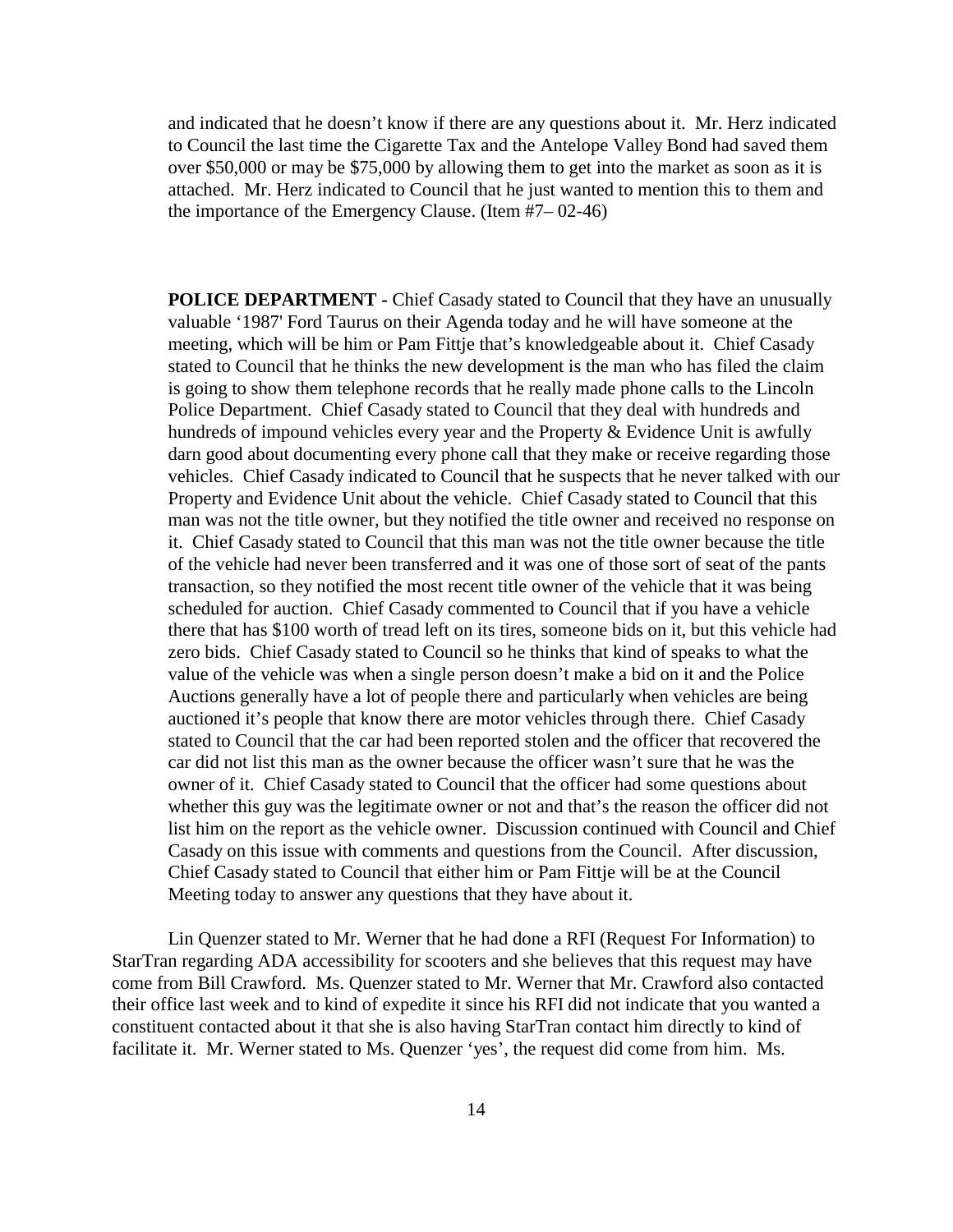Quenzer stated to Mr. Werner that's what she thought.

Lin Quenzer stated to Mr. Svoboda that they had contact with Allan Felton and they did research the issue on his temporary flashing signs on "O" Street and his issues with Saint Elizabeth Hospital of having a temporary signage for their 'Emergency' entrances and stuff and she thinks that they have this issue resolved to his satisfaction. Mr. Svoboda commented to Ms. Quenzer 'no', they don't, but it's not her fault. Mr. Svoboda stated to Ms. Quenzer that him, Mike [Merwick] and Allan [Abbott] are meeting with him. Mr. Svoboda stated to Ms. Quenzer that in fact, the last hour that they have been sitting here, he has checked his E-Mail's and voicemail messages and there is three messages from him now. So, 'no' they have not resolved it, but they have to their extent. Mr. Svoboda stated to Ms. Quenzer that through the City, they think they have it resolved, but he doesn't appreciate their resolution on it. Ms. Quenzer stated to Mr. Svoboda okay. Mr. Svoboda 'thanked' Ms. Quenzer.

### **V. CITY COUNCIL MEMBERS**

#### **TERRY WERNER**

Mr. Werner asked Joyce [Quinn] and Larry [Williams] to briefly explain when they talk about Affirmative Action and the difference in what they do. Joyce Quinn stated to Mr. Werner that essentially her job is to implement the Equal Opportunity laws and City Policies within the City work force as well as recruiting to make sure that people in the community all have an equal opportunity to come work for the City of Lincoln Force. Ms. Quinn stated to Mr. Werner that Larry [Williams] focuses on outercommunity, so he's enforcing the discrimination laws with regards to businesses that follow under his jurisdiction outside the City work force, so he looks out and she looks in. Ms. Quinn stated that their focus is civil rights, but they don't share the same jurisdiction at all. Mr. Werner stated to Ms. Quinn okay that's what he thought, but he just wanted to clarify it.

Larry Williams stated to Mr. Werner that much of what he does or what the office sets up is that he Supervises it and what they do is very confidential because they are dealing with people who feel like they have been discriminated against by a certain company or certain entities and so on, so there's not a lot that he can talk about in these public settings since it's confidential. Mr. Williams stated to Mr. Werner that they still find discrimination complaints within the community and they investigate them and they handle them confidentially. Ms. Quinn stated to Mr. Werner that if an employee within the City feels that they have been discriminated against their objective in the Affirmative Action Office is to resolve that complaint internally and if they don't resolve it internally it becomes a complaint to a Civil Rights Agency similar to Larry's [Williams] or the NEOC, which is the State Equivalent or it goes to the Courts and then the City becomes liable should they not have resolved it and should have resolved it. Mr. Werner 'thanked' Ms. Quinn and Larry Williams.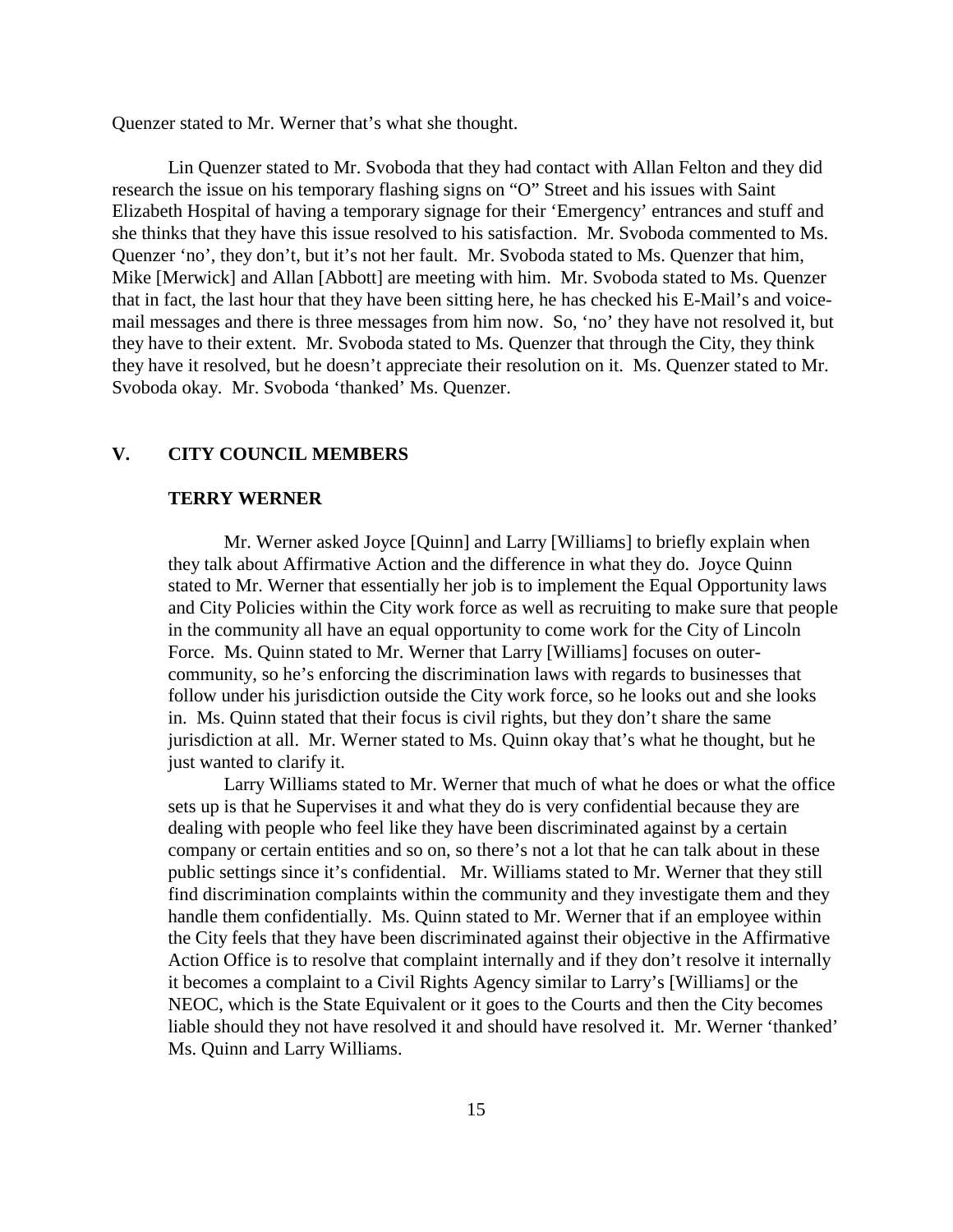#### **COLEEN SENG**

Ms. Seng stated that she would like to 'thank' Bruce Dart for attending her Citizen's Meeting this morning, which they had 23 people there. Ms. Seng stated that they really keyed in with Bruce [Dart] and they had a lot of questions for him. Ms. Seng stated that they also got into a discussion about tattooing and body piercing and there was a pretty hectic discussion going on. Ms. Seng 'thanked' Bruce Dart for coming to it.

Ms. Seng stated that she would like to 'thank' the Public Works & Utilities Department because she called late on Friday afternoon regarding 56<sup>th</sup> Street. Ms. Seng stated that the Dulas couple that appears before them every once in a while, had tried to cross "O" Street and they were very critical that they didn't have a sidewalk there that they could get across on. Ms. Seng stated that she went out there yesterday and looked at where they were trying to cross at  $56<sup>th</sup>$  Street and that's just in possible to get across there, but that's what they were attempting to do. Ms. Seng stated that she got a hold of Roger [Figard] on his cell phone and the Dulas's have already talked with Larry Duensing and so she just left it at that. Ms. Seng stated that she saw Roger [Figard] this morning and she 'thanked' him for the Public Works & Utilities Department responding to it. Ms. Seng indicated that she knows that Larry [Duensing] has talked with them about it.

Lin Quenzer stated to Ms. Seng that they had contacted her as well and they are putting in a temporary asphalt sidewalk and it should be done today. Ms. Quenzer indicated that also StarTran responded and talked to them about it and they are going to move the bus route onto Lyncrest Drive, which is only within a block of where they live and so they will be able to get to and from anytime they need to. Ms. Quenzer stated to Ms. Seng that she didn't realize that they contacted her about it as well. Ms. Seng 'thanked' everyone for responding to it.

#### **GLENN FRIENDT - NO COMMENTS**

#### **ANNETTE McROY**

Ms. McRoy stated to the Library Department that she appreciates them coming out last Tuesday to the Arnold Heights Meeting because it was a short notice. Ms. McRoy stated that it was a good discussion. [Nobody was present from the Library Department]

### **JONATHAN COOK - NO COMMENTS**